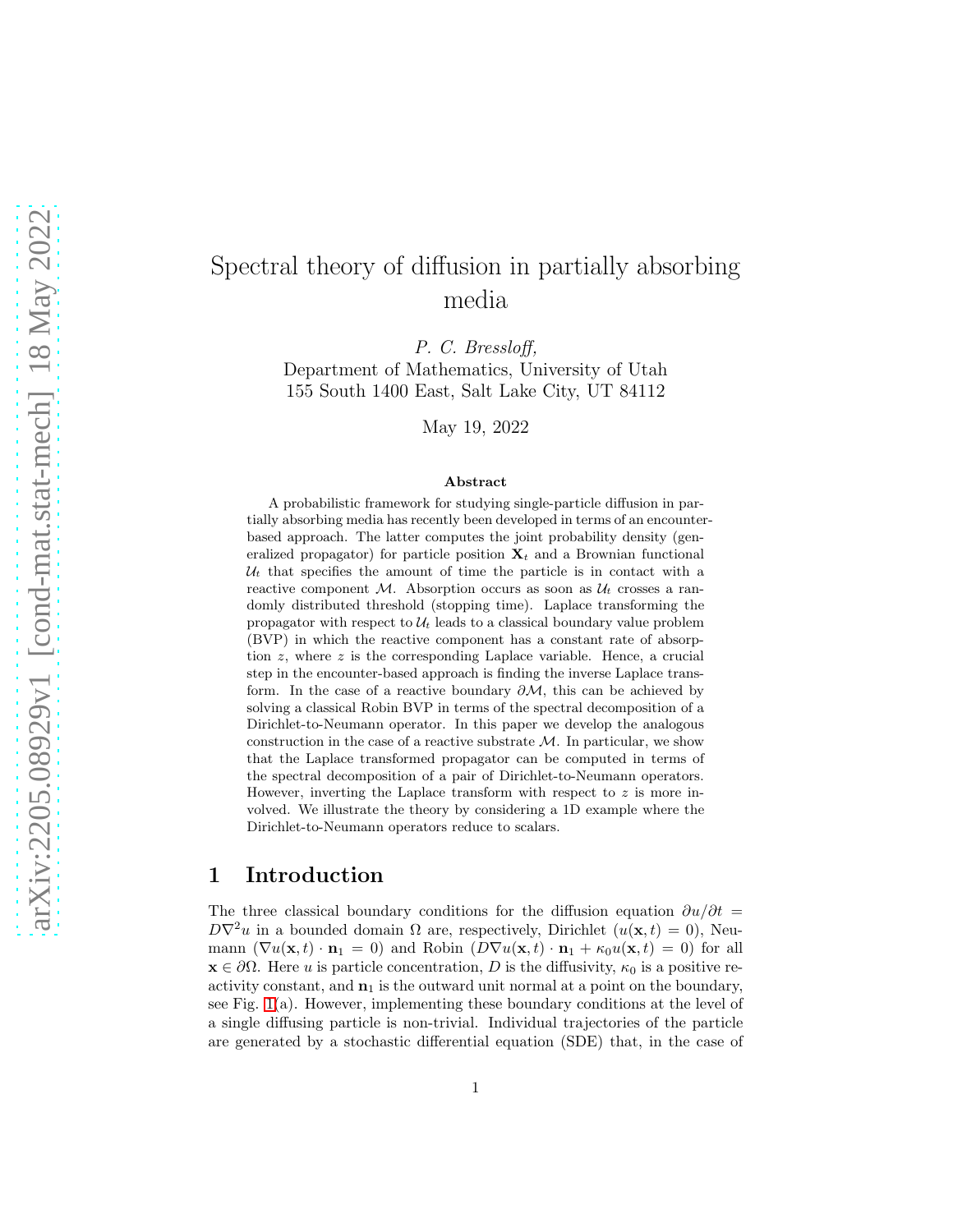pure diffusion in  $\mathbb{R}^d$  is given by a Wiener process. Although the evolution of the probability density  $p(\mathbf{x}, t)$  for the random position  $\mathbf{X}_t$  in a bounded domain  $\Omega$  is identical to the macroscopic diffusion equation for  $u$ , the effect of the boundary on the underlying SDE is more complicated. The simplest case is a totally absorbing boundary (Dirichlet), which can be handled by stopping the Brownian motion on the first encounter between particle and boundary. The random time at which this event occurs is known as the first passage time (FPT). On the other hand, it is necessary to modify the stochastic process itself in the case of a totally or partially reflecting boundary. For example, one can implement a Neumann boundary condition by introducing a Brownian functional known as the boundary local time  $[1, 2, 3, 4]$  $[1, 2, 3, 4]$  $[1, 2, 3, 4]$  $[1, 2, 3, 4]$ . The latter determines the amount of time that a Brownian particle spends in the neighborhood of points on the boundary. Probabilistic versions of the Robin boundary condition can also be constructed [\[5,](#page-24-0) [6,](#page-24-1) [7\]](#page-24-2).

One of the assumptions of the Robin boundary condition is that the surface reactivity is a constant. However, various surface-based reactions are better modeled in terms of a reactivity that is a function of the local time [\[8,](#page-24-3) [9\]](#page-24-4). That is, the surface may need to be progressively activated by repeated encounters with a diffusing particle, or an initially highly reactive surface may become less active due to multiple interactions with the particle (passivation). Recently, a theoretical framework for analyzing a more general class of partially absorbing boundary has been developed using a so-called encounter-based approach [\[10,](#page-24-5) [11,](#page-24-6) [12\]](#page-24-7). The basic idea is to consider the joint probability density or generalized propagator  $P(\mathbf{x}, \ell, t)$  for the pair  $(\mathbf{X}_t, \ell_t)$  in the case of a perfectly reflecting boundary, where  $\mathbf{X}_t$  and  $\ell_t$  denote the particle position and local time, respectively. The effects of surface reactions are then incorporated by introducing the stopping time  $\mathcal{T} = \inf\{t > 0: \ell_t > \hat{\ell}\}\$ , with  $\hat{\ell}$  a so-called stopping local time. Given the probability distribution  $\Psi(\ell) = \mathbb{P}[\hat{\ell} > \ell]$ , the marginal probability density for particle position is defined according to  $p(\mathbf{x}, t) = \int_0^\infty \Psi(\ell) P(\mathbf{x}, \ell, t) d\ell$ . The classical Robin boundary condition for the diffusion equation corresponds to the exponential distribution  $\Psi(\ell) = e^{-\gamma \ell}$ , where  $\gamma = \kappa_0/D$ . On the other hand, if  $\kappa = \kappa(\ell)$  then  $\Psi(\ell) = \exp\left(-D^{-1}\int_0^{\ell} \kappa(\ell')d\ell'\right)$ . The crucial step in the encounter-based approach is computing the generalized propagator  $P(\mathbf{x}, \ell, t)$  by solving a corresponding boundary value problem (BVP) [\[11,](#page-24-6) [12\]](#page-24-7). Performing a double Laplace transform with respect to the time t and the local time  $\ell$ ,

<span id="page-1-0"></span>
$$
\mathcal{P}(\mathbf{x}, z, s) \equiv \int_0^\infty e^{-z\ell} \int_0^\infty e^{-st} P(\mathbf{x}, \ell, t) dt d\ell,
$$
\n(1.1)

one finds that  $\mathcal{P}(\mathbf{x}, z, s)$  satisfies a modified Helmholtz equation with a Robin boundary condition on  $\partial\Omega$ , in which the effective reactivity is proportional to the Laplace variable  $z$ . Hence, the calculation of the Laplace transformed propagator  $P(\mathbf{x}, \ell, s)$  reduces to solving a classical Robin BVP and then inverting the solution with respect to the Laplace variable  $z$ ,

$$
\widetilde{P}(\mathbf{x}, \ell, s) \equiv \int_0^\infty e^{-st} P(\mathbf{x}, \ell, t) dt = \mathcal{L}_\ell^{-1} [\mathcal{P}(\mathbf{x}, z, s)]. \tag{1.2}
$$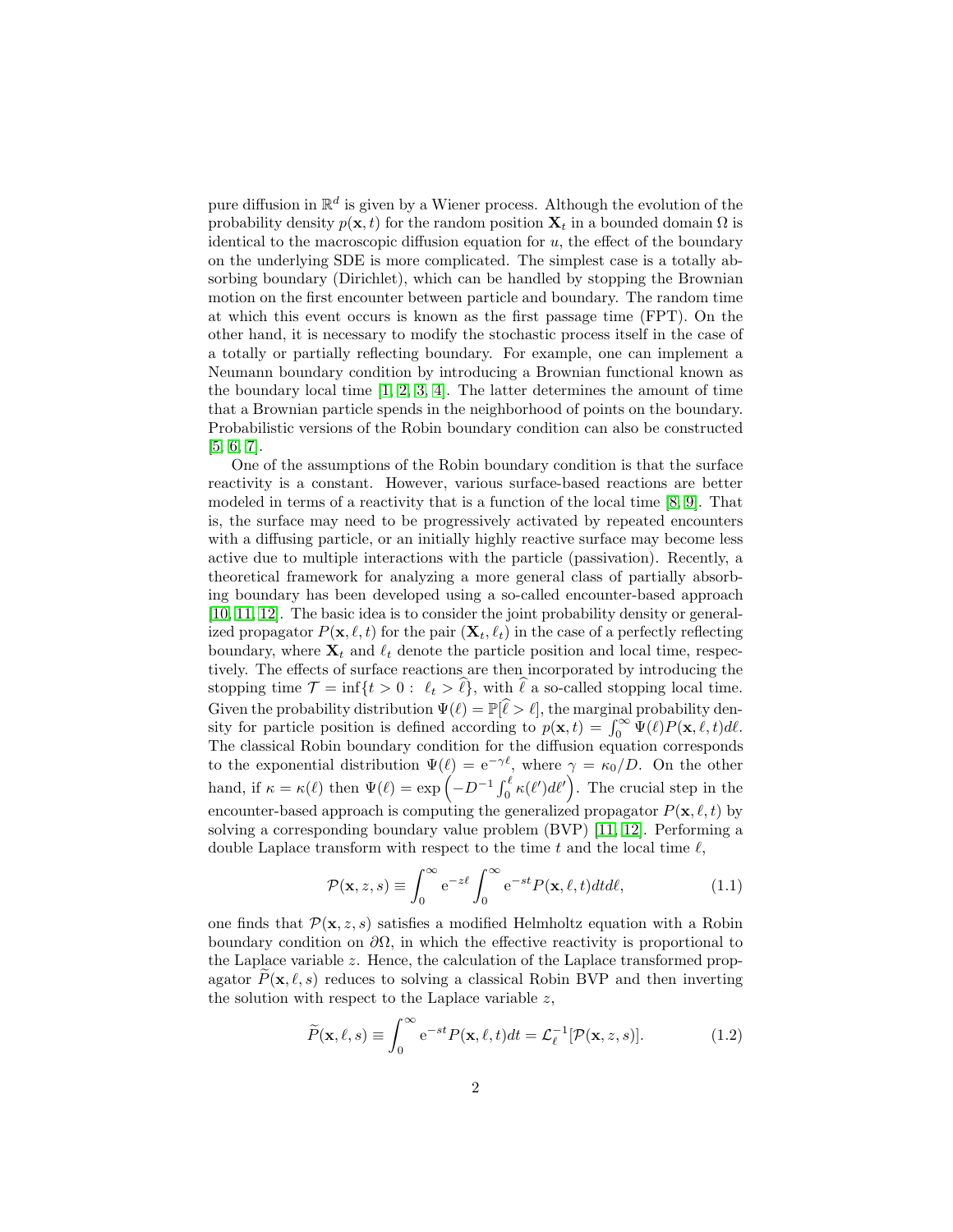

<span id="page-2-0"></span>Figure 1: (a) Diffusion of a particle in a bounded domain  $\Omega$  with a partially absorbing boundary  $\partial\Omega$ . The probability of particle absorption depends on the amount of time spent in a neighborhood of  $\partial\Omega$ , which is specified by the local accumulation time  $\ell_t$ . (b) Diffusion in the bounded domain  $\Omega \backslash \mathcal{M}$ , with  $\partial M$  acting as a partially absorbing boundary. (c) A particle diffusing in  $\Omega$ can freely enter and exit the substrate domain  $\mathcal M$ . The probability of particle absorption depends on the amount of time spent within  $M$ , which is specified by the occupation time  $A_t$ . Note that the unit normal  $n_2$  is directed towards the interior of  $M$  in (b).

It turns out that solving the Robin BVP in terms of the spectrum of an associated Dirichlet-to-Neumann operator yields a series expansion that is easily inverted with respect to the Laplace variable  $z$  [\[11\]](#page-24-6). The corresponding marginal density  $\widetilde{p}(\mathbf{x}, s) = \int_0^\infty \Psi(\ell) \widetilde{P}(\mathbf{x}, \ell, s) d\ell$  and the associated boundary flux generate various quantities of interest without having to transform back to the time domain, including the mean first passage time (MFPT) for absorption.

A simple generalization of diffusion in a bounded domain  $\Omega$  is illustrated in Fig. [1\(](#page-2-0)b), whereby a target domain M is inserted within the interior of  $\Omega$ . There is now an exterior boundary  $\partial\Omega$  and an interior boundary  $\partial\mathcal{M}$ , each of which has an associated boundary condition. A standard scenario at the single particle level is taking  $\partial\Omega$  to be totally reflecting, or setting  $\Omega = \mathbb{R}^d$ , and calculating the statistics of the first absorption time in the case of a totally or partially absorbing target boundary  $\partial M$ . However, the possibility of partial absorption naturally leads to another generalization, as illustrated in Fig. [1\(](#page-2-0)c), in which M acts as a partially absorbing substrate. Now the particle can freely enter and exit the domain  $M$ , and the probability of being absorbed depends on the amount of time spent within  $M$ . The latter is specified by another Brownian functional known as the occupation time  $A_t$  [\[4\]](#page-23-3). We have recently shown how to extend the encounter-based approach of Grebenkov to partially absorbing substrates by constructing the generalized propagator for the occupation time  $A_t$  rather than the local accumulation time  $\ell_t$  [\[13\]](#page-24-8). In particular, we used a Feynman-Kac formula to derive the BVP for the occupation time propagator and solved the resulting BVP in the special case of a spherically symmetric domain. However, more general aspects of the theory were not explored.

In this paper we develop the general analysis of the occupation time propa-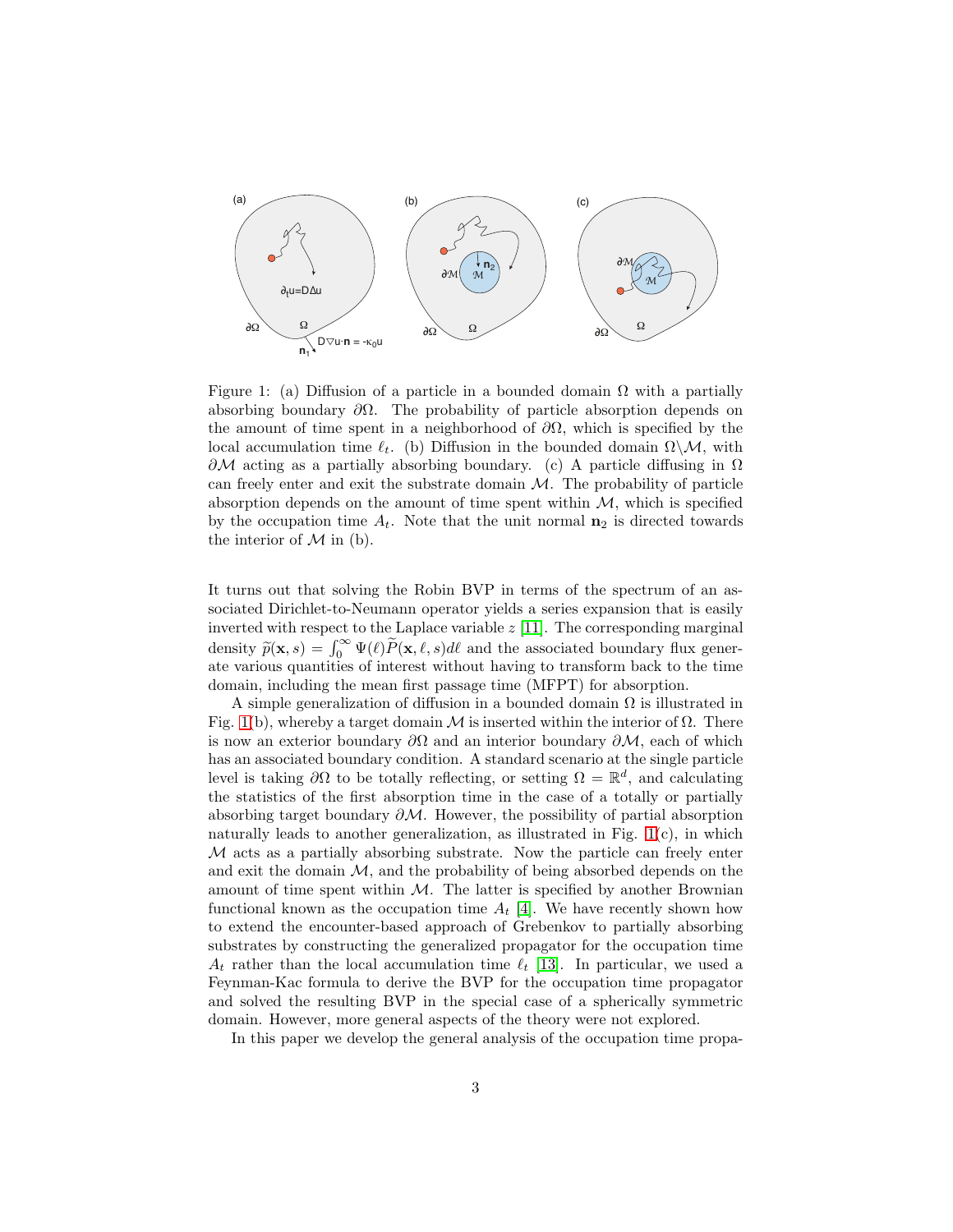gator BVP. In section 2 we describe the encounter-based method for analyzing single-particle diffusion in partially absorbing media [\[11,](#page-24-6) [12,](#page-24-7) [13\]](#page-24-8). We follow the particular formulation developed in Ref. [\[13\]](#page-24-8), which focuses on the construction of the propagator BVPs for the local time on  $\partial M$  and the occupation time within  $M$ , respectively. We show how to incorporate partial absorption in terms of a stopping time condition, and derive a general formula for the mean first passage time (MFPT) in terms of the corresponding survival probability. In section 3 we perform a double Laplace transform with respect to  $t$  and the occupation time  $A_t$ , and derive the analog of Robin boundary conditions for the occupation time BVP, namely, the particle can be absorbed at a constant rate z within  $M$ , where z is the Laplace variable conjugate to the occupation time. In section 4 we explore to what extent spectral methods used to solve the Robin BVP for the local time propagator [\[11\]](#page-24-6) can be carried over to the occupation time propagator BVP. We establish that the solution can be computed in terms of the spectral decomposition of a pair of Dirichlet-to-Neumann operators. However, inverting the Laplace transform in  $z$  is more complicated. Finally, we illustrate the theory by considering a partially absorbing substrate in 1D for which the Dirichlet-to-Neumann operators reduce to scalars. We derive an explicit expression for the propagator and use this to determine the MFPT for absorption.

## 2 Brownian functionals and the generalized propagator BVP

Consider a particle diffusing in a bounded domain  $\Omega \subset \mathbb{R}^d$  with a totally reflecting boundary  $\partial\Omega$ . Let  $\mathbf{X}_t$  denote the position of the particle at time t. A Brownian functional over a fixed time interval  $[0, T]$  is defined as a random variable  $\mathcal{U}_t$  given by [\[4\]](#page-23-3)

$$
\mathcal{U}_t = \int_0^t F(\mathbf{X}_\tau) d\tau,
$$
\n(2.1)

where  $F(\mathbf{x})$  is some prescribed function or distribution such that  $\mathcal{U}_t$  has positive support and  $\mathbf{X}_0 = \mathbf{x}_0$  is fixed. We also assume that  $\mathcal{U}_0 = 0$ . Let  $P(\mathbf{x}, u, t | \mathbf{x}_0)$ denote the joint probability density or propagator for the pair  $(\mathbf{X}_t, \mathcal{U}_t)$ . It follows that

$$
P(\mathbf{x}, u, t | \mathbf{x}_0) = \left\langle \delta \left( u - \mathcal{U}_t \right) \right\rangle_{\mathbf{X}_0 = \mathbf{x}_0}^{\mathbf{X}_t = \mathbf{x}}, \tag{2.2}
$$

where expectation is taken with respect to all random paths realized by  $X_{\tau}$ between  $X_0 = x_0$  and  $X_t = x$ . Using the Feynman-Kac formula, it can be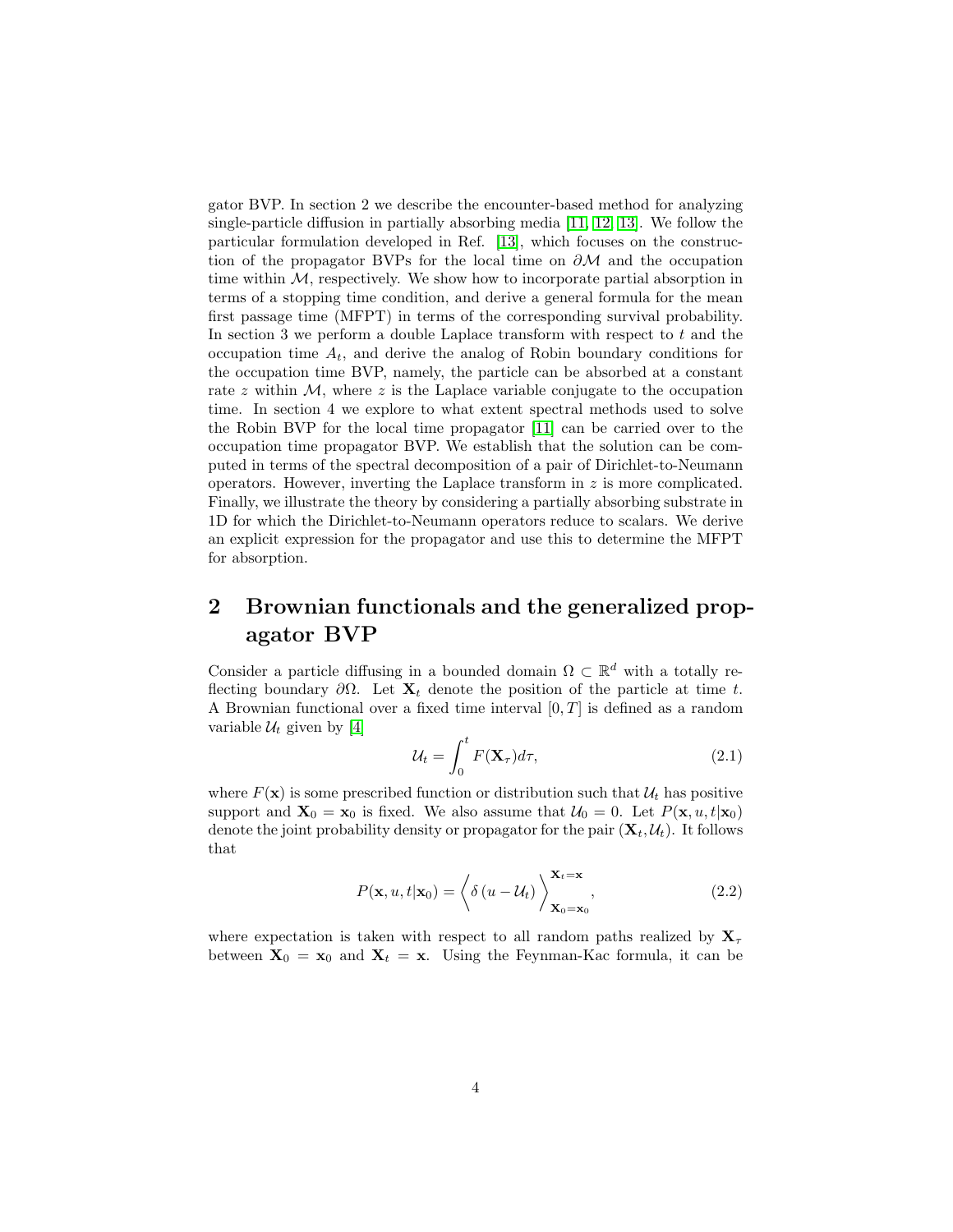shown that the propagator satisfies a BVP of the form [\[13\]](#page-24-8)

$$
\frac{\partial P(\mathbf{x}, u, t | \mathbf{x}_0)}{\partial t} = D \nabla^2 P(\mathbf{x}, u, t | \mathbf{x}_0) - F(\mathbf{x}) \frac{\partial P}{\partial u}(\mathbf{x}, u, t | \mathbf{x}_0) \n- \delta(u) F(\mathbf{x}) P(\mathbf{x}, 0, t | \mathbf{x}_0), \ \mathbf{x} \in \Omega,
$$
\n(2.3a)

<span id="page-4-0"></span>
$$
\nabla P(\mathbf{x}, u, t | \mathbf{x}_0) \cdot \mathbf{n}_1 = 0, \ \mathbf{x} \in \partial \Omega.
$$
 (2.3b)

Here  $n_1$  is the outward unit normal to a point on the boundary  $\partial\Omega$ . If  $\Omega$  is unbounded then we replace the Neumann condition [\(2.3b](#page-4-0)) by  $P(\mathbf{x}, u, t | \mathbf{x}_0) \to 0$ as  $|\mathbf{x}| \to \infty$ . The initial condition is  $P(\mathbf{x}, u, 0|\mathbf{x}_0) = \delta(\mathbf{x} - \mathbf{x}_0)\delta(u)$ .

Suppose that a target domain M is introduced within the interior of  $\Omega$  along the lines of Fig. [1.](#page-2-0) There are then two important Brownian functionals that can be associated with  $\mathcal{M}$  [\[4\]](#page-23-3). The first is the boundary local time  $\ell_t$ , which applies when the interior boundary  $\partial M$  is totally reflecting:

<span id="page-4-1"></span>
$$
\ell_t = \lim_{h \to 0} \frac{D}{h} \int_0^t H(h - \text{dist}(\mathbf{X}_\tau, \partial \mathcal{M})) d\tau,
$$
\n(2.4)

where H is the Heaviside function. Note that although  $\ell_t$  has units of length due to the additional factor of  $D$ , it essentially specifies the amount of time that the particle spends in an infinitesimal neighborhood of the surface  $\partial\Omega$ . It is clear from definition [\(2.4\)](#page-4-1) that  $\ell_t$  is a non-decreasing stochastic process, which remains at zero until the first encounter with the boundary. One well known property of reflected Brownian motion is that when a particle hits a smooth surface, it returns to the surface an infinite number of times within an infinitely short time interval. Although each of these returns generates an infinitesimal increase in the boundary local time, the net effect of multiple returns is a measurable change in  $\ell_t$ . In a real physical system, there is a natural surface boundary layer of width  $\delta$  that is determined by short-range atomic interactions. One can then approximate the boundary local time by the residence time of the particle in the boundary layer. An analogous regularization occurs in numerical simulations due to spatial discretization. As highlighted in Ref. [\[11\]](#page-24-6), the boundary local time is a more universal quantity since it is independent of the boundary layer width, and is thus easier to deal with mathematically. The second Brownian functional is the occupation time  $A_t$ , which applies when the particle can freely enter and exit  $\mathcal{M}$ :

<span id="page-4-2"></span>
$$
A_t = \int_0^t I_{\mathcal{M}}(\mathbf{X}_{\tau}) d\tau.
$$
 (2.5)

Here  $I_{\mathcal{M}}(\mathbf{x})$  denotes the indicator function of the set  $\mathcal{M} \subset \Omega$ , that is,  $I_{\mathcal{M}}(\mathbf{x}) = 1$ if  $\mathbf{x} \in \mathcal{M}$  and is zero otherwise. Clearly  $A_t$  specifies the amount of time the particle spends within  $M$  over the interval  $[0, t]$ .

We now consider the propagator BVP for each of the above two Brownian functionals. In the case of the local time [\(2.4\)](#page-4-1), the effective bounded domain is  $\Omega\backslash\mathcal{M}$  and

$$
F(\mathbf{x}) = \lim_{h \to 0} \frac{D}{h} \Theta(h - \text{dist}(\mathbf{x}, \partial \mathcal{M})) = D \int_{\partial \mathcal{M}} \delta(\mathbf{x} - \mathbf{x}') d\mathbf{x}'. \tag{2.6}
$$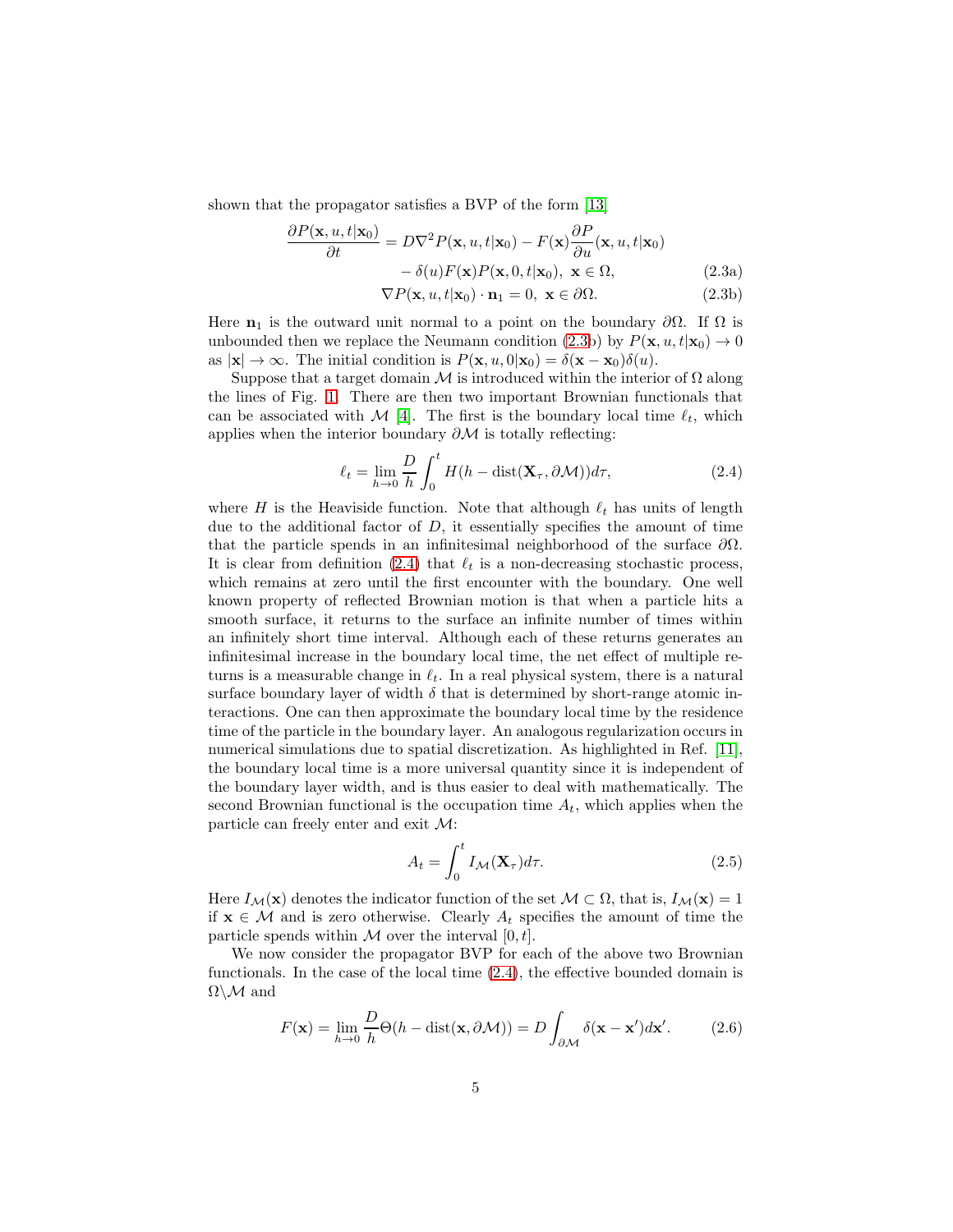Equation [\(2.3a](#page-4-0)) becomes

$$
\frac{\partial P(\mathbf{x}, \ell, t | \mathbf{x}_0)}{\partial t} = D \nabla^2 P(\mathbf{x}, \ell, t | \mathbf{x}_0)
$$
\n
$$
- D \int_{\partial \mathcal{M}} \left( \frac{\partial P}{\partial \ell}(\mathbf{x}', \ell, t | \mathbf{x}_0) + \delta(\ell) P(\mathbf{x}, 0, t | \mathbf{x}_0) \right) \delta(\mathbf{x} - \mathbf{x}') d\mathbf{x}',
$$
\n(2.7)

which leads to the local time BVP

<span id="page-5-0"></span>
$$
\frac{\partial P(\mathbf{x}, \ell, t | \mathbf{x}_0)}{\partial t} = D \nabla^2 P(\mathbf{x}, \ell, t | \mathbf{x}_0), \ \mathbf{x} \in \Omega \setminus \mathcal{M}, \ \nabla P(\mathbf{x}, \ell, t | \mathbf{x}_0) \cdot \mathbf{n}_1 = 0, \ \mathbf{x} \in \partial \Omega,
$$
\n(2.8a)

$$
-D\nabla P(\mathbf{x}, \ell, t | \mathbf{x}_0) \cdot \mathbf{n}_2 = DP(\mathbf{x}, \ell = 0, t | \mathbf{x}_0) \delta(\ell) + D \frac{\partial}{\partial \ell} P(\mathbf{x}, \ell, t | \mathbf{x}_0), \mathbf{x} \in \partial \mathcal{M}.
$$
\n(2.8b)

The unit normal  $n_2$  on  $\partial M$  is directed towards the interior of  $M$ , see Fig. [1\(](#page-2-0)b). These equations are supplemented by the "initial conditions"  $P(\mathbf{x}, \ell, 0|\mathbf{x}_0) =$  $\delta(\mathbf{x} - \mathbf{x}_0) \delta(\ell)$  and

$$
P(\mathbf{x}, \ell = 0, t | \mathbf{x}_0) = -\nabla p_{\infty}(\mathbf{x}, t | \mathbf{x}_0) \cdot \mathbf{n}_2 \text{ for } \mathbf{x} \in \partial \mathcal{M}, \tag{2.8c}
$$

where  $p_{\infty}$  is the probability density in the case of a totally absorbing surface ∂M:

$$
\frac{\partial p_{\infty}(\mathbf{x},t|\mathbf{x}_0)}{\partial t} = D\nabla^2 p_{\infty}(\mathbf{x},t|\mathbf{x}_0), \mathbf{x} \in \Omega \backslash \mathcal{M}, \ \nabla p_{\infty}(\mathbf{x},t|\mathbf{x}_0) \cdot \mathbf{n}_1 = 0, \ \mathbf{x} \in \partial \Omega,
$$
\n(2.9a)

$$
p_{\infty}(\mathbf{x}, t | \mathbf{x}_0) = 0, \ \mathbf{x} \in \partial \mathcal{M}, \ p_{\infty}(\mathbf{x}, 0 | \mathbf{x}_0) = \delta(\mathbf{x} - \mathbf{x}_0). \tag{2.9b}
$$

One way to establish [\(2.8c](#page-5-0)) is to note that Laplace transforming equations  $(2.8a,b)$  $(2.8a,b)$  with respect to  $\ell$  leads to a Robin BVP, see section 3.

In the case of the occupation time [\(2.5\)](#page-4-2), the bounded domain is  $\Omega$  and

<span id="page-5-1"></span>
$$
F(\mathbf{x}) = I_{\mathcal{M}}(\mathbf{x}) = \int_{\mathcal{M}} \delta(\mathbf{x} - \mathbf{x}') d\mathbf{x}'. \tag{2.10}
$$

Equations [\(2.3\)](#page-4-0) becomes

$$
\frac{\partial P(\mathbf{x}, a, t | \mathbf{x}_0)}{\partial t} = D \nabla^2 P(\mathbf{x}, a, t | \mathbf{x}_0)
$$
\n
$$
- \int_{\mathcal{M}} \left( \frac{\partial P}{\partial a}(\mathbf{x}', a, t | \mathbf{x}_0) + \delta(a) P(\mathbf{x}', 0, t | \mathbf{x}_0) \right) \delta(\mathbf{x} - \mathbf{x}') d\mathbf{x}'
$$
\n(2.11)

for all  $x \in \Omega$ , together with the Neumann boundary condition on  $\partial\Omega$ . That is,

$$
\frac{\partial P(\mathbf{x}, a, t | \mathbf{x}_0)}{\partial t} = D \nabla^2 P(\mathbf{x}, a, t | \mathbf{x}_0), \ \mathbf{x} \in \Omega \setminus \mathcal{M}, \tag{2.12a}
$$

$$
\nabla P(\mathbf{x}, a, t | \mathbf{x}_0) \cdot \mathbf{n}_1 = 0, \ \mathbf{x} \in \partial \Omega,
$$
\n(2.12b)

$$
\frac{\partial Q(\mathbf{x}, a, t | \mathbf{x}_0)}{\partial t} = D\nabla^2 Q(\mathbf{x}, a, t | \mathbf{x}_0) - \left(\frac{\partial Q}{\partial a}(\mathbf{x}, a, t | \mathbf{x}_0) + \delta(a)Q(\mathbf{x}, 0, t | \mathbf{x}_0)\right)
$$
\n(2.12c)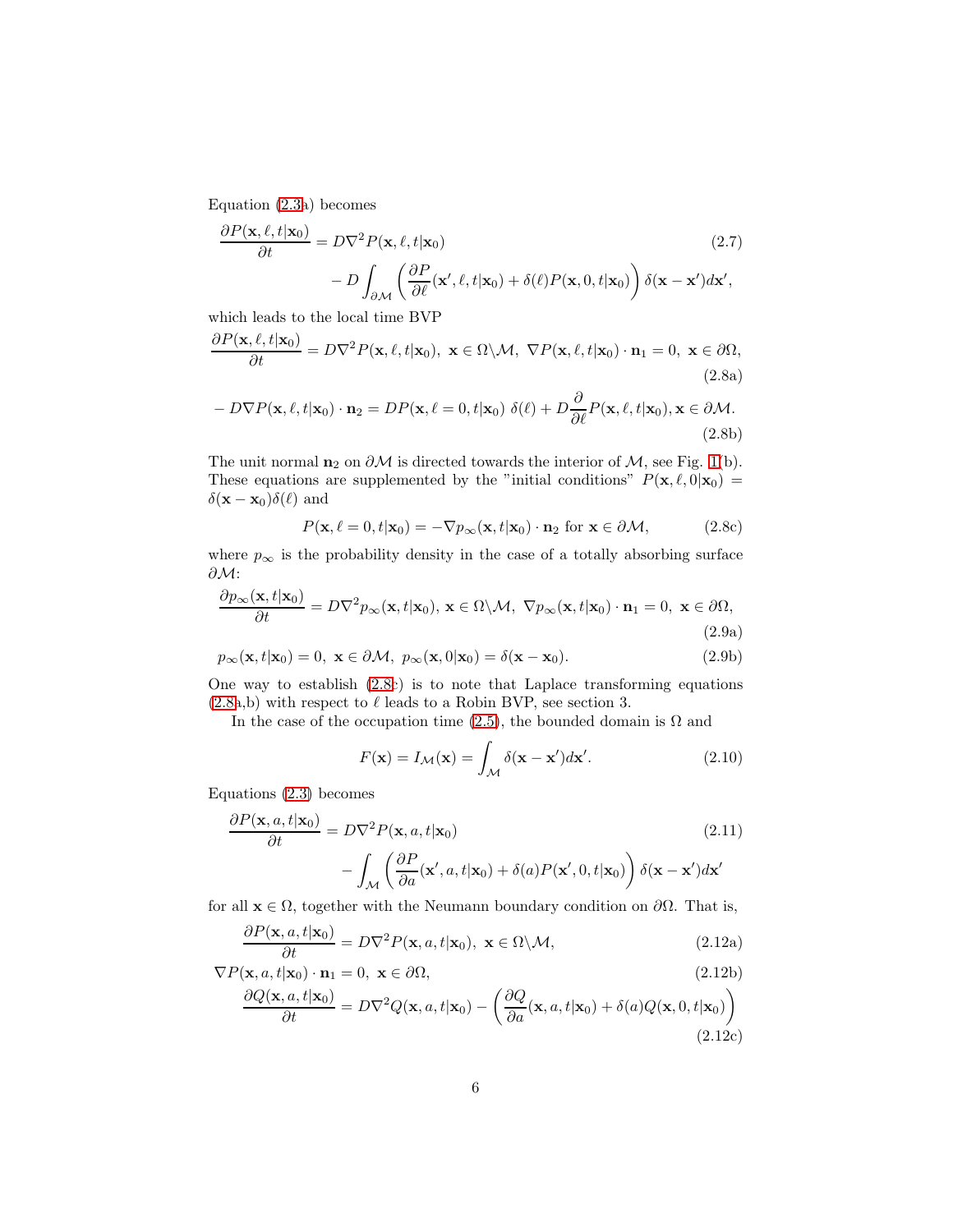for  $x \in M$ , where the propagator within M is denoted by Q. We also have the continuity conditions

$$
P(\mathbf{x}, a, t | \mathbf{x}_0) = Q(\mathbf{x}, a, t | \mathbf{x}_0), \quad \nabla Q(\mathbf{x}, a, t | \mathbf{x}_0) \cdot \mathbf{n}_2 = \nabla P(\mathbf{x}, a, t | \mathbf{x}_0) \cdot \mathbf{n}_2, \ \mathbf{x} \in \partial \mathcal{M},
$$
\n(2.12d)

and the initial conditions  $P(\mathbf{x}, a, 0|\mathbf{x}_0) = \delta(\mathbf{x} - \mathbf{x}_0)\delta(a), Q(\mathbf{x}, a, 0|\mathbf{x}_0) = 0$ . We assume that the particle starts out in the non-absorbing region. (The analysis is easily modified if  $\mathbf{x}_0 \in \mathcal{M}$ .)

Given the solution to the appropriate propagator BVP, we can introduce a probabilistic model of partial absorption by generalizing the encounter-based formulation of diffusion-mediated surface reactions [\[11\]](#page-24-6). That is, given the local or occupation time  $\mathcal{U}_t$ , introduce the stopping time condition

<span id="page-6-0"></span>
$$
\mathcal{T} = \inf\{t > 0: \ \mathcal{U}_t > \hat{\mathcal{U}}\},\tag{2.13}
$$

where  $\hat{\mathcal{U}}$  is a random variable with probability distribution  $\Psi(u)$ . Heuristically speaking,  $\mathcal T$  is a random variable that specifies the time of absorption on  $\partial \mathcal M$ (or within  $\mathcal{M}$ ), which is the event that  $\mathcal{U}_t$  first crosses a randomly generated threshold  $\widehat{U}$ . The marginal probability density for particle position  $\mathbf{X}_t$  is then

$$
p(\mathbf{x},t|\mathbf{x}_0)d\mathbf{x} = \mathbb{P}[\mathbf{X}_t \in (\mathbf{x}, \mathbf{x} + d\mathbf{x}), \ t < \mathcal{T}|\mathbf{X}_0 = \mathbf{x}_0].
$$

Given that  $\mathcal{U}_t$  is a nondecreasing process, the condition  $t < \mathcal{T}$  is equivalent to the condition  $\mathcal{U}_t < \mathcal{U}$ . This implies that

$$
p(\mathbf{x}, t | \mathbf{x}_0) d\mathbf{x} = \mathbb{P}[\mathbf{X}_t \in (\mathbf{x}, \mathbf{x} + d\mathbf{x}), \ U_t < \widehat{\mathcal{U}} | \mathbf{X}_0 = \mathbf{x}_0]
$$
\n
$$
= \int_0^\infty du \, \psi(u) \mathbb{P}[\mathbf{X}_t \in (\mathbf{x}, \mathbf{x} + d\mathbf{x}), \ U_t < u | \mathbf{X}_0 = \mathbf{x}_0]
$$
\n
$$
= \int_0^\infty du \, \psi(u) \int_0^u du' [P(\mathbf{x}, u', t | \mathbf{x}_0) d\mathbf{x}].
$$

where  $\psi(u) = -d\Psi(u)/du$ . Using the identity

$$
\int_0^{\infty} du f(u) \int_0^u du' g(u') = \int_0^{\infty} du' g(u') \int_{u'}^{\infty} du f(u)
$$

for arbitrary integrable functions  $f, g$ , it follows that

$$
p(\mathbf{x}, t | \mathbf{x}_0) = \int_0^\infty \Psi(u) P(\mathbf{x}, u, t | \mathbf{x}_0) du.
$$
 (2.14)

One general quantity of interest is the survival probability  $S(\mathbf{x}_0, t)$  that the particle hasn't been absorbed up to time t, given that it started at  $x_0$ . In the case of a partially absorbing surface  $\partial M$ , we have

<span id="page-6-1"></span>
$$
S(\mathbf{x}_0, t) = \int_{\Omega \setminus \mathcal{M}} p(\mathbf{x}, t | \mathbf{x}_0) d\mathbf{x}.
$$
 (2.15)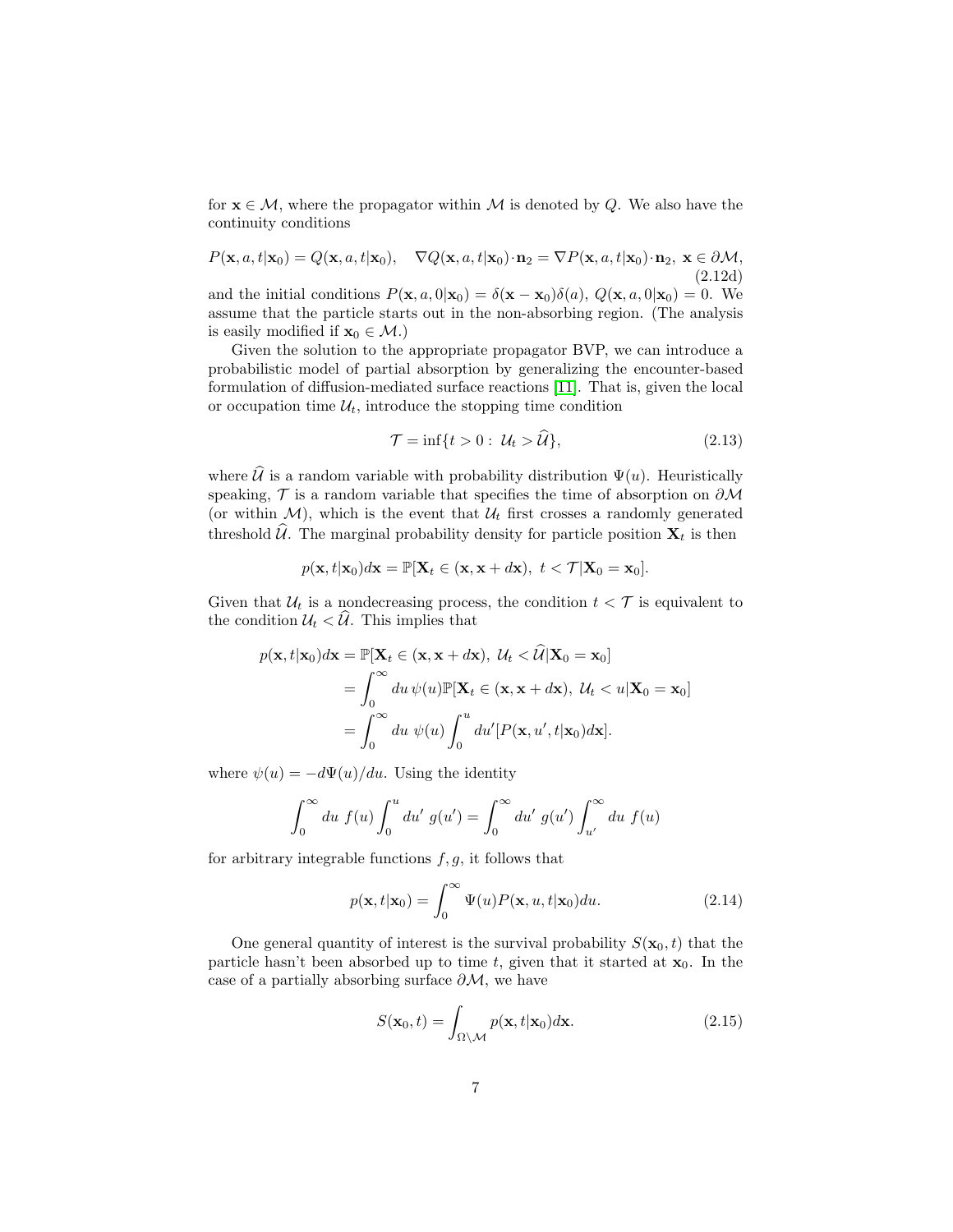Differentiating both sides with respect to time and using equations [\(2.8\)](#page-5-0) shows that

$$
\frac{\partial S(\mathbf{x}_0, t)}{\partial t} = D \int_{\Omega \setminus \mathcal{M}} \nabla^2 p(\mathbf{x}, t | \mathbf{x}_0) d\mathbf{x} = - \int_{\partial \mathcal{M}} \int_0^\infty \psi(a) P(\mathbf{x}, \ell, t | \mathbf{x}_0) da \ d\mathbf{x}
$$
  

$$
\equiv -J(\mathbf{x}_0, t),
$$
 (2.16)

where  $J(\mathbf{x}_0, t)$  is the total probability flux into  $\partial M$ . Similarly, in the case of a partially absorbing substrate  $\mathcal{M}$ ,

<span id="page-7-0"></span>
$$
S(\mathbf{x}_0, t) = \int_{\Omega \setminus \mathcal{M}} p(\mathbf{x}, t | \mathbf{x}_0) d\mathbf{x} + \int_{\mathcal{M}} q(\mathbf{x}, t | \mathbf{x}_0) d\mathbf{x},
$$
 (2.17)

and

$$
\frac{\partial S(\mathbf{x}_0, t)}{\partial t} = D \int_{\Omega \setminus \mathcal{M}} \nabla^2 p(\mathbf{x}, t | \mathbf{x}_0) d\mathbf{x} + D \int_{\mathcal{M}} \nabla^2 q(\mathbf{x}, t | \mathbf{x}_0) d\mathbf{x} - \int_{\mathcal{M}} \int_0^\infty \psi(a) Q(\mathbf{x}, a, t | \mathbf{x}_0) da \ d\mathbf{x}.
$$
 (2.18)

Applying the divergence theorem to the first two integrals on the right-hand side, imposing the Neumann boundary condition on  $\partial\Omega$  and flux continuity at  $\partial M$  shows that these two integrals cancel. The result is then

$$
\frac{\partial S(\mathbf{x}_0, t)}{\partial t} = -\int_{\mathcal{M}} \int_0^{\infty} \psi(a) Q(\mathbf{x}, a, t | \mathbf{x}_0) da \ d\mathbf{x} = -J(\mathbf{x}_0, t), \tag{2.19}
$$

where  $J(\mathbf{x}_0, t)$  is now the probability flux due to absorption within the target domain  $M$ . Finally, Laplace transforming equation [\(2.17\)](#page-7-0) or [\(2.18\)](#page-7-1) with respect to t and noting that  $S(\mathbf{x}_0, 0) = 1$  gives

<span id="page-7-2"></span><span id="page-7-1"></span>
$$
s\widetilde{S}(\mathbf{x}_0, s) - 1 = -\widetilde{J}(\mathbf{x}_0, s)
$$
\n(2.20)

with  $\widetilde{f}(t) \equiv \int_0^\infty f(t)e^{-st}dt$ . The probability density of the stopping time  $\mathcal{T}$ , equation [\(2.13\)](#page-6-0), is given by  $-\partial S/\partial t$  so that the MFPT (if it exists) is

$$
T(\mathbf{x}_0) = -\int_0^\infty t \frac{\partial S(\mathbf{x}_0, t)}{\partial t} dt = \int_0^\infty S(\mathbf{x}_0, t) dt = \widetilde{S}(\mathbf{x}_0, 0) = -\left. \frac{\partial \widetilde{J}(\mathbf{x}_0, s)}{\partial s} \right|_{s=0}
$$
\n(2.21)

Similarly, higher order moments of the FPT density can be obtained in terms of higher order derivatives of  $\tilde{J}(\mathbf{x}_0, s)$ . This analysis suggests that it is convenient to solve the propagator BVPs in Laplace space. It turns out that considerable simplification occurs if we consider double Laplace transforms along the lines of equation [\(1.1\)](#page-1-0).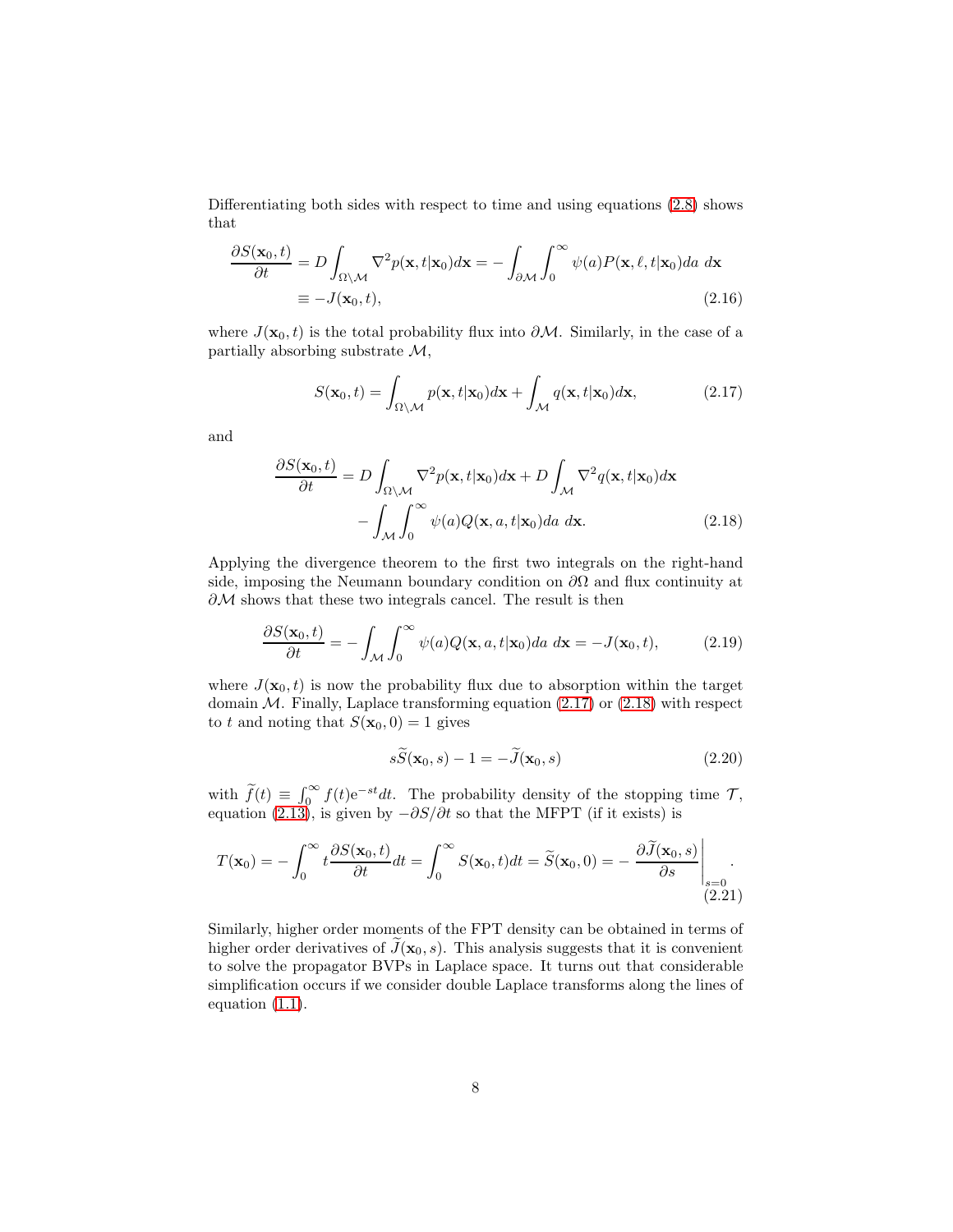### 3 Laplace transformed BVP

A crucial element of the encounter-based approach is that when  $\Psi(u) = e^{-zu}$  in equation [\(2.14\)](#page-6-1), the resulting marginal probability density is equivalent to the Laplace transform of the generalized propagator with respect to  $z$ . In particular, the corresponding Laplace transformed BVP reduces to a classical form.

#### 3.1 Local time propagator

Laplace transforming the local time BVP  $(2.8)$  with respect to  $\ell$  and setting

$$
\widetilde{P}(\mathbf{x}, z, t | \mathbf{x}_0) = \int_0^\infty e^{-z\ell} P(\mathbf{x}, \ell, t | \mathbf{x}_0) d\ell \tag{3.1}
$$

<span id="page-8-0"></span>yields

$$
\frac{\partial P(\mathbf{x}, z, t | \mathbf{x}_0)}{\partial t} = D \nabla^2 \widetilde{P}(\mathbf{x}, z, t | \mathbf{x}_0), \ \mathbf{x} \in \Omega \setminus \mathcal{M}, \ \nabla \widetilde{P}(\mathbf{x}, z, t | \mathbf{x}_0) \cdot \mathbf{n}_1 = 0, \ \mathbf{x} \in \partial \Omega,
$$
\n(3.2a)

$$
-\nabla \widetilde{P}(\mathbf{x}, z, t | \mathbf{x}_0) \cdot \mathbf{n}_2 = z \widetilde{P}(\mathbf{x}, z, t | \mathbf{x}_0), \ \mathbf{x} \in \partial \mathcal{M}, \tag{3.2b}
$$

and  $\widetilde{P}(\mathbf{x}, z, 0|\mathbf{x}_0) = \delta(\mathbf{x} - \mathbf{x}_0)$ . We see that equation [\(3.2b](#page-8-0)) is a classical Robin boundary condition on  $\partial M$  with an effective constant reactivity  $\kappa_0 = zD$ . Hence, as previously shown in Ref. [\[11\]](#page-24-6), the Robin boundary condition is equivalent to an exponential law for the stopping local time  $\hat{\ell}_t$ . Moreover, suppose that the Robin boundary condition is rewritten as

$$
\nabla \widetilde{P}(\mathbf{x}, z, t | \mathbf{x}_0) \cdot \mathbf{n}_2 = -z \widetilde{P}(\mathbf{x}, z, t | \mathbf{x}_0) = -z \int_0^\infty e^{-z\ell} P(\mathbf{x}, \ell, t | \mathbf{x}_0) d\ell, \ \mathbf{x} \in \partial \mathcal{M}.
$$
\n(3.3)

Taking the limit  $z \to \infty$  on both sides with  $\widetilde{P}(\mathbf{x}, z, t|\mathbf{x}_0) \to p_{\infty}(\mathbf{x}, t|\mathbf{x}_0)$ , and noting that  $\lim_{z\to\infty} ze^{-z\ell}$  is the Dirac delta function on the positive half-line, we obtain the supplementary condition [\(2.8c](#page-5-0)). Given the solution to the Robin BVP, we can then introduce a more general probability distribution  $\Psi(\ell)$  =  $\mathbb{P}[\hat{\ell} > \ell]$  for the stopping local time  $\hat{\ell}$  such that [\[10,](#page-24-5) [11,](#page-24-6) [12\]](#page-24-7)

<span id="page-8-1"></span>
$$
p(\mathbf{x}, t | \mathbf{x}_0) = \int_0^\infty \Psi(\ell) \mathcal{L}_{\ell}^{-1} [\widetilde{P}(\mathbf{x}, z, t | \mathbf{x}_0)] d\ell, \ \mathbf{x} \in \Omega \backslash \mathcal{M}.
$$
 (3.4)

This accommodates a much wider class of surface reactions where, for example, the reactivity  $\kappa(\ell)$  depends on the local time  $\ell$  (or the number of surface encounters):

$$
\Psi(\ell) = \exp\left(-\frac{1}{D} \int_0^{\ell} \kappa(\ell') d\ell'\right).
$$
\n(3.5)

It follows that one should express the solution of the Robin BVP in form that is convenient for evaluating the inverse Laplace transform, see section 4 and [\[11\]](#page-24-6).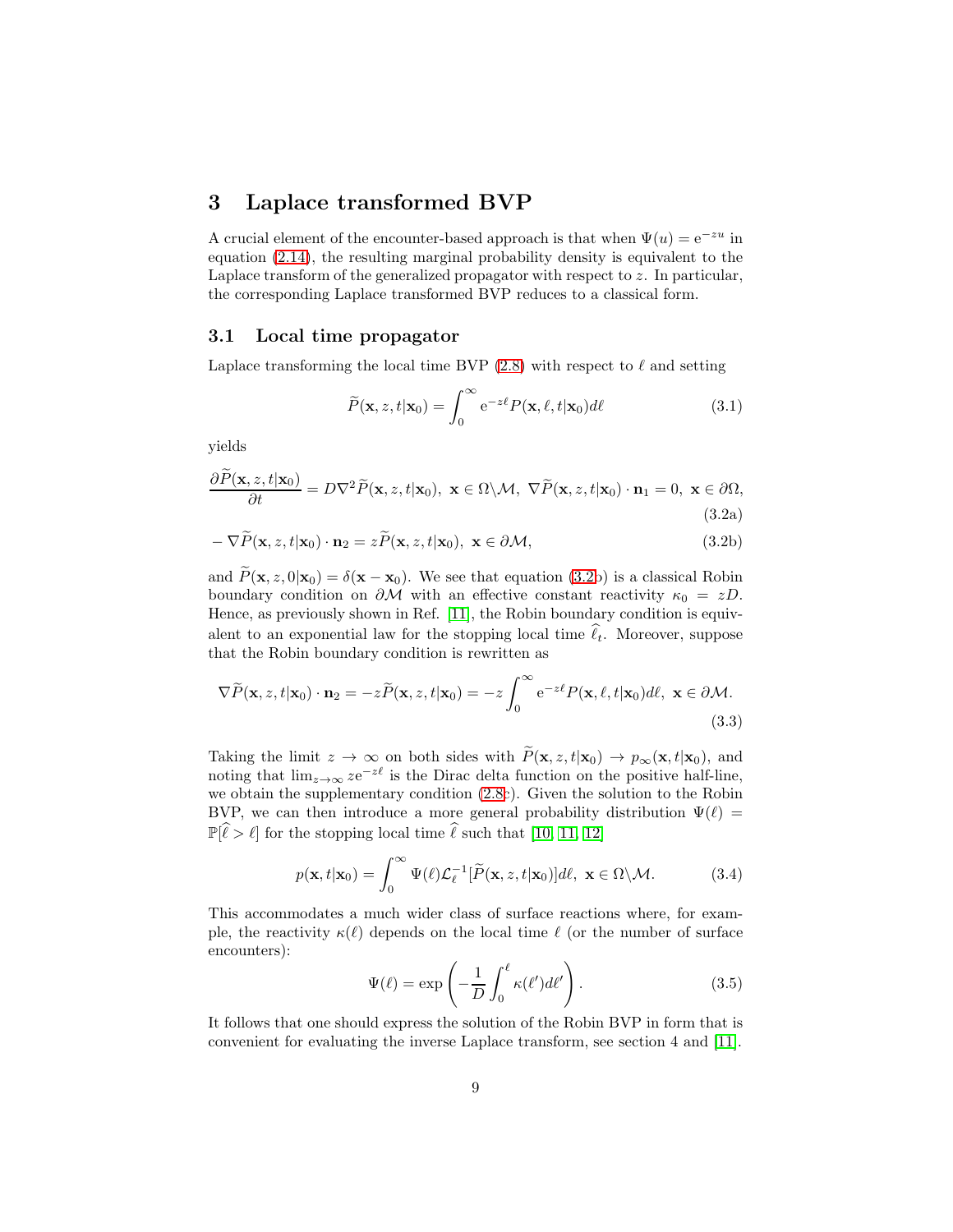As we highlighted at the end of section 2, it is convenient to consider the BVP for the double Laplace transform [\(1.1\)](#page-1-0), which in the case of the local time takes the form [\[11,](#page-24-6) [12\]](#page-24-7)

<span id="page-9-1"></span>
$$
D\nabla^2 \mathcal{P}(\mathbf{x}, z, s|\mathbf{x}_0) - s\mathcal{P}(\mathbf{x}, z, s|\mathbf{x}_0) = -\delta(\mathbf{x} - \mathbf{x}_0), \ \mathbf{x} \in \Omega \setminus \mathcal{M}, \tag{3.6a}
$$

 $\nabla \mathcal{P}(\mathbf{x}, z, s | \mathbf{x}_0) \cdot \mathbf{n}_1 = 0, \ \mathbf{x} \in \partial \Omega,$ (3.6b)

$$
-\nabla \mathcal{P}(\mathbf{x}, z, s | \mathbf{x}_0) \cdot \mathbf{n}_2 = z \mathcal{P}(\mathbf{x}, z, s | \mathbf{x}_0), \ \mathbf{x} \in \partial \mathcal{M}.
$$
 (3.6c)

Laplace transforming equation  $(3.4)$  with respect to t gives

$$
\widetilde{p}(\mathbf{x}, s | \mathbf{x}_0) = \int_0^\infty \Psi(\ell) \mathcal{L}_{\ell}^{-1} [\mathcal{P}(\mathbf{x}, z, s | \mathbf{x}_0)] d\ell, \ \mathbf{x} \in \Omega \backslash \mathcal{M}.
$$
 (3.7)

There are various quantities of interest that can be obtained directly from  $\widetilde{p}(\mathbf{x}, s|\mathbf{x}_0)$  without having to convert back to the time domain. For example, the MFPT for absorption is given by equation [\(2.21\)](#page-7-2) with

$$
\widetilde{J}(\mathbf{x}_0, s) = D \int_{\partial \mathcal{M}} \left[ \int_0^\infty \psi(\ell) \mathcal{L}_{\ell}^{-1} [\mathcal{P}(\mathbf{x}, z, s | \mathbf{x}_0)] d\ell \right] d\mathbf{x}.
$$
 (3.8)

### 3.2 Occupation time propagator

Laplace transforming the occupation time BVP  $(2.12a)$  with respect to a and setting

$$
\widetilde{P}(\mathbf{x}, z, t | \mathbf{x}_0) = \int_0^\infty e^{-za} P(\mathbf{x}, a, t | \mathbf{x}_0) da, \, \widetilde{Q}(\mathbf{x}, z, t | \mathbf{x}_0) = \int_0^\infty e^{-za} Q(\mathbf{x}, a, t | \mathbf{x}_0) da,
$$
\n(3.9)

yields

<span id="page-9-0"></span>
$$
\frac{\partial \widetilde{P}(\mathbf{x}, z, t | \mathbf{x}_0)}{\partial t} = D \nabla^2 \widetilde{P}(\mathbf{x}, z, t | \mathbf{x}_0), \ \mathbf{x} \in \Omega \backslash \mathcal{M}, \tag{3.10a}
$$

$$
\nabla \widetilde{P}(\mathbf{x}, z, t | \mathbf{x}_0) \cdot \mathbf{n}_1 = 0, \ \mathbf{x} \in \partial \Omega,
$$
\n(3.10b)

$$
\frac{\partial \tilde{Q}(\mathbf{x}, z, t | \mathbf{x}_0)}{\partial t} = D \nabla^2 \tilde{Q}(\mathbf{x}, z, t | \mathbf{x}_0) - z \tilde{Q}(\mathbf{x}, z, t | \mathbf{x}_0), \ \mathbf{x} \in \mathcal{M}, \tag{3.10c}
$$

$$
\widetilde{P}(\mathbf{x}, z, t | \mathbf{x}_0) = \widetilde{Q}(\mathbf{x}, z, t | \mathbf{x}_0), \quad \nabla \widetilde{P}(\mathbf{x}, z, t | \mathbf{x}_0) \cdot \mathbf{n}_2 = \nabla \widetilde{Q}(\mathbf{x}, z, t | \mathbf{x}_0) \cdot \mathbf{n}_2
$$
\n(3.10d)

for  $x \in \partial M$ . This is a classical BVP for diffusion in a domain with a partially absorbing substrate  $M$  with a constant rate of absorption z. Note that z has units of inverse time for the occupation time propagator, whereas it has units of inverse length in the case of the local time propagator. Following along similar lines to the local time BVP, we take a double Laplace transform with respect to both  $t$  and  $a$  by setting

$$
\mathcal{P}(\mathbf{x}, z, s | \mathbf{x}_0) = \int_0^\infty e^{-z a} \left[ \int_0^\infty e^{-st} P(\mathbf{x}, a, t | \mathbf{x}_0) dt \right] da,\tag{3.11a}
$$

$$
Q(\mathbf{x}, z, s | \mathbf{x}_0) = \int_0^\infty e^{-z a} \left[ \int_0^\infty e^{-st} Q(\mathbf{x}, a, t | \mathbf{x}_0) dt \right] da,\tag{3.11b}
$$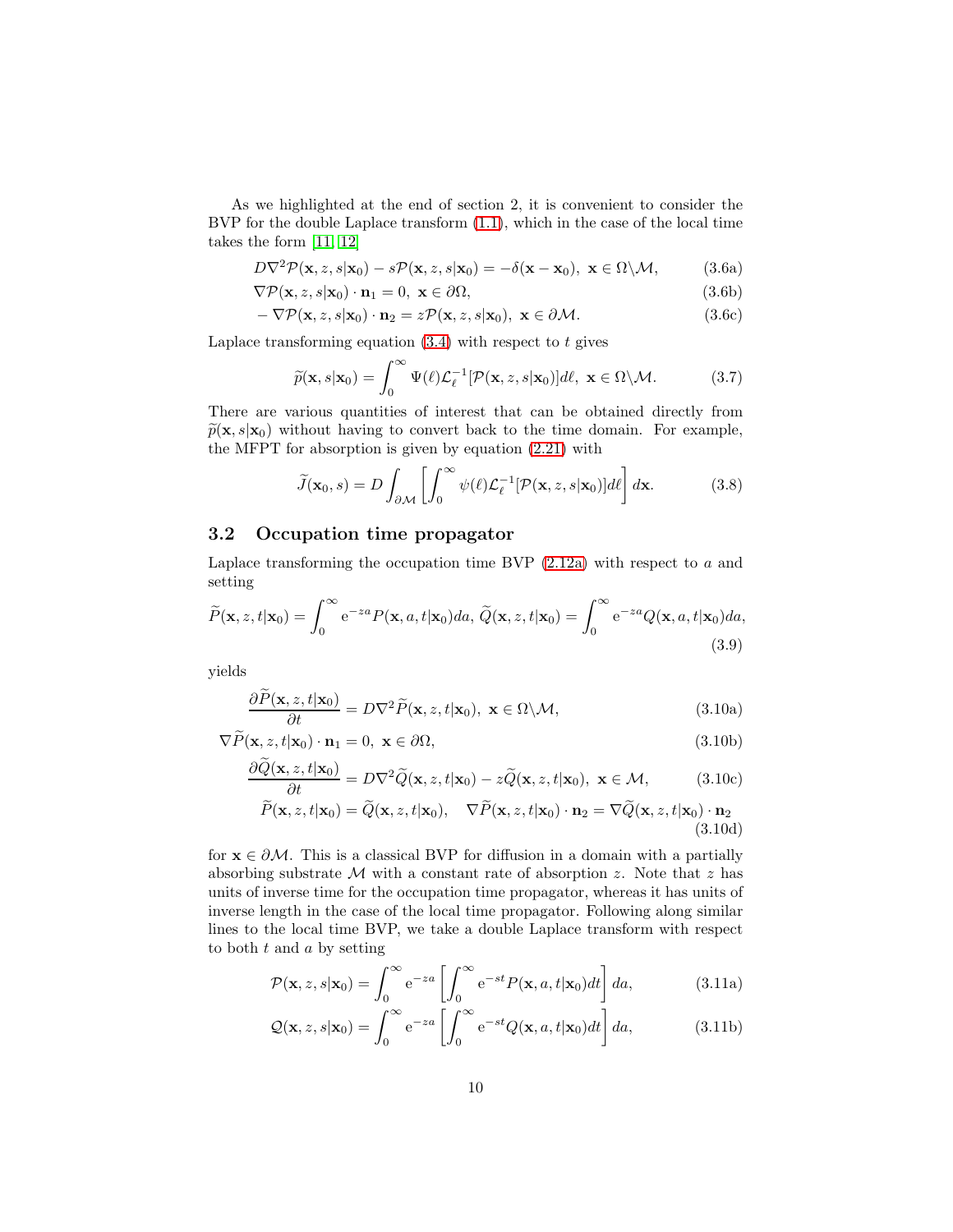BVP with constant reactivity z

$$
P(\mathbf{x}, u, t | \mathbf{x}_0) \xrightarrow{\mathcal{L}_z \cdot \mathcal{L}_s} \mathcal{P}(\mathbf{x}, z, s | \mathbf{x}_0)
$$
\n
$$
\downarrow \mathcal{L}_u^{-1}
$$
\n
$$
\widetilde{P}(\mathbf{x}, u, s | \mathbf{x}_0) \xrightarrow{\Psi} \widetilde{p}(\mathbf{x}, s | \mathbf{x}_0)
$$

<span id="page-10-1"></span>Figure 2: Commutative diagram illustrating how to incorporate the solution to a classical BVP with constant reactivity  $z$  into a more general theory of diffusion in partially absorbing media. This involves a propagator  $P(\mathbf{x}, u, t | \mathbf{x}_0)$ and a stopping local time distribution  $\Psi(u)$ .

<span id="page-10-0"></span>This yields

$$
D\nabla^2 \mathcal{P}(\mathbf{x}, z, s|\mathbf{x}_0) - s\mathcal{P}(\mathbf{x}, z, s|\mathbf{x}_0) = -\delta(\mathbf{x} - \mathbf{x}_0), \ \mathbf{x} \in \Omega \setminus \mathcal{M}, \tag{3.12a}
$$

$$
-\nabla \mathcal{P}(\mathbf{x}, z, s | \mathbf{x}_0) \cdot \mathbf{n}_1 = 0, \ \mathbf{x} \in \partial \Omega,
$$
\n(3.12b)

$$
D\nabla^2 \mathcal{Q}(\mathbf{x}, z, s|\mathbf{x}_0) - (s+z)\mathcal{Q}(\mathbf{x}, z, s|\mathbf{x}_0) = 0, \mathbf{x} \in \mathcal{M},
$$
\n(3.12c)

$$
\mathcal{P}(\mathbf{x}, z, s | \mathbf{x}_0) = \mathcal{Q}(\mathbf{x}, z, s | \mathbf{x}_0), \ \nabla \mathcal{P}(\mathbf{x}, z, s | \mathbf{x}_0) \cdot \mathbf{n}_2 = \nabla \mathcal{Q}(\mathbf{x}, z, s | \mathbf{x}_0) \cdot \mathbf{n}_2, \ \mathbf{x} \in \partial \mathcal{M}.
$$
\n(3.12d)

Again, given the solution to equations [\(3.12\)](#page-10-0), we can introduce a more general probability distribution  $\Psi(a)$  for the stopping occupation time such that

$$
\widetilde{p}(\mathbf{x}, s | \mathbf{x}_0) = \int_0^\infty \Psi(a) \mathcal{L}_a^{-1} [\mathcal{P}(\mathbf{x}, z, s | \mathbf{x}_0)] da, \ \mathbf{x} \in \Omega \backslash \mathcal{M}, \tag{3.13a}
$$

$$
\widetilde{q}(\mathbf{x}, s|\mathbf{x}_0) = \int_0^\infty \Psi(a) \mathcal{L}_a^{-1}[\mathcal{Q}(\mathbf{x}, z, s|\mathbf{x}_0)] da, \ \mathbf{x} \in \mathcal{M}.
$$
 (3.13b)

Moreover, the MFPT for absorption within  $M$  is determined from equation [\(2.21\)](#page-7-2) with

$$
\widetilde{J}(\mathbf{x}_0, s) = D \int_{\mathcal{M}} \left[ \int_0^\infty \psi(a) \mathcal{L}_a^{-1} [\mathcal{Q}(\mathbf{x}, z, s | \mathbf{x}_0)] da \right] d\mathbf{x}.
$$
 (3.14)

The general probabilistic framework for analyzing single-particle diffusion in partially absorbing media is summarized in the commutative diagram of Fig. [2.](#page-10-1) One of the challenges of implementing this method is that solutions of the classical BVPs with a constant reactivity z tend to have a non-trivial parametric dependence on the Laplace variable z, which makes it difficult to calculate the inverse transform. In the case of reactive surfaces, solving the Robin BVP in terms of the spectrum of an associated Dirichlet-to-Neumann operator yields a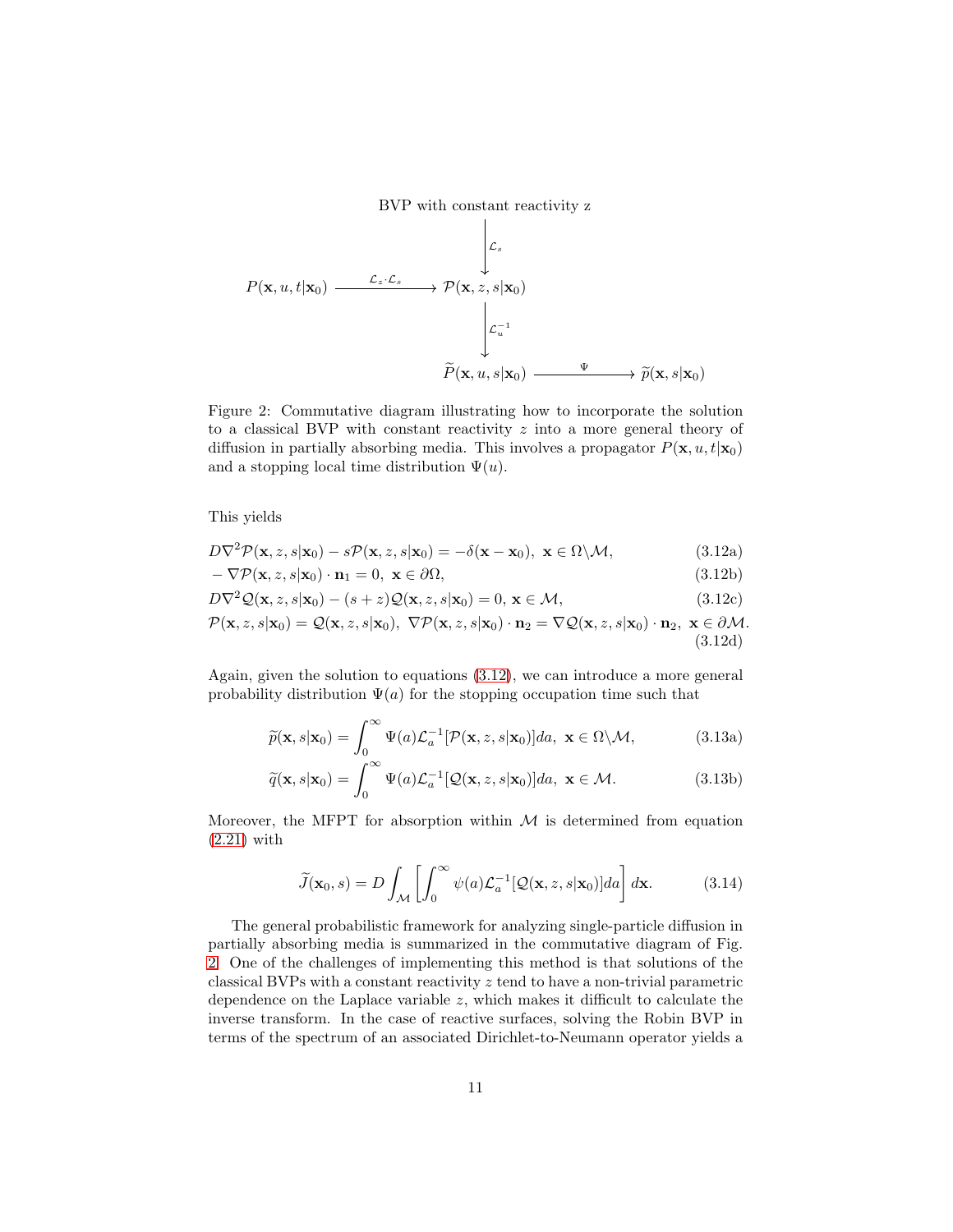series expansion that is easily inverted with respect to the Laplace variable z conjugate to the local time  $\ell$  [\[11,](#page-24-6) [12\]](#page-24-7). In the next section we apply this approach to the occupation time propagator.

## 4 Spectral decomposition of the occupation time propagator

It is well known from classical PDE theory that the solution of a general Robin BVP can be computed in terms of the spectrum of a Dirichlet-to-Neumann operator. This was applied to the single-particle local time propagator BVP in Ref. [\[11\]](#page-24-6). Here we carry out an analogous procedure for the occupation time BVP [\(3.10\)](#page-9-0). The basic idea is to replace the matching conditions [\(3.10d](#page-9-0)) by the inhomogeneous Dirichlet condition  $\mathcal{P}(\mathbf{x}, s|\mathbf{x}_0) = \mathcal{Q}(\mathbf{x}, s|\mathbf{x}_0) = f(\mathbf{x}, s)$  for all  $\mathbf{x} \in \partial \mathcal{M}$  and to find the function f for which P and Q are also the solution to the original BVP. (For the moment we drop the explicit dependence of the solutions on z.) Therefore, consider the modified BVP

<span id="page-11-0"></span>
$$
D\nabla^2 \mathcal{P}(\mathbf{x}, s|\mathbf{x}_0) - s\mathcal{P}(\mathbf{x}, s|\mathbf{x}_0) = -\delta(\mathbf{x} - \mathbf{x}_0), \ \mathbf{x} \in \Omega \setminus \mathcal{M}, \tag{4.1a}
$$

$$
-\nabla \mathcal{P}(\mathbf{x}, s|\mathbf{x}_0) \cdot \mathbf{n}_1 = 0, \ \mathbf{x} \in \partial \Omega,
$$
\n(4.1b)

$$
D\nabla^2 \mathcal{Q}(\mathbf{x}, s|\mathbf{x}_0) - (s+z)\mathcal{Q}(\mathbf{x}, s|\mathbf{x}_0) = 0, \mathbf{x} \in \mathcal{M}
$$
\n(4.1c)

$$
\mathcal{P}(\mathbf{x}, s|\mathbf{x}_0) = \mathcal{Q}(\mathbf{x}, s|\mathbf{x}_0) = f(\mathbf{x}, s), \ \mathbf{x} \in \partial \mathcal{M}.
$$
 (4.1d)

with the function  $f(\mathbf{x}, s)$  to be determined. This decouples the BVPs in the exterior and interior of  $M$ . Given the solution to equations [\(4.1\)](#page-11-0) we then determine the function  $f$  for which the solution also satisfies the original BVP  $(3.10).$  $(3.10).$ 

The general solution of equations [\(4.1a](#page-11-0),c) is of the form

<span id="page-11-1"></span>
$$
\mathcal{P}(\mathbf{x}, s|\mathbf{x}_0) = \mathcal{F}_1(\mathbf{x}, s) + G_1(\mathbf{x}, s|\mathbf{x}_0), \ \mathbf{x} \in \Omega \setminus \mathcal{M}, \tag{4.2a}
$$

$$
Q(\mathbf{x}, s|\mathbf{x}_0) = \mathcal{F}_2(\mathbf{x}, s), \ \mathbf{x} \in \mathcal{M}, \tag{4.2b}
$$

where

$$
\mathcal{F}_1(\mathbf{x}, s) = -D \int_{\partial \mathcal{M}} \partial_{\sigma'} G_1(\mathbf{x}', s | \mathbf{x}) f(\mathbf{x}', s) d\mathbf{x}',\tag{4.3}
$$

$$
\mathcal{F}_2(\mathbf{x}, s) = D \int_{\partial \mathcal{M}} \partial_{\sigma'} G_2(\mathbf{x}', s + z | \mathbf{x}) f(\mathbf{x}', s) d\mathbf{x}',\tag{4.4}
$$

and  $G_{1,2}$  are modified Helmholtz Green's functions:

$$
D\nabla^2 G_1(\mathbf{x}, s|\mathbf{x}') - sG_1(\mathbf{x}, s|\mathbf{x}') = -\delta(\mathbf{x} - \mathbf{x}'), \ \mathbf{x}, \mathbf{x}' \in \Omega \setminus \mathcal{M}, \tag{4.5a}
$$

$$
G_1(\mathbf{x}, s|\mathbf{x}') = 0, \ \mathbf{x} \in \partial \mathcal{M}, \quad \nabla G_1(\mathbf{x}, s|\mathbf{x}') \cdot \mathbf{n}_1 = 0, \ \mathbf{x} \in \partial \Omega,\tag{4.5b}
$$

and

$$
D\nabla^2 G_2(\mathbf{x}, s|\mathbf{x}') - sG_2(\mathbf{x}, s|\mathbf{x}') = -\delta(\mathbf{x} - \mathbf{x}'), \ \mathbf{x}, \mathbf{x}' \in \mathcal{M},\tag{4.5c}
$$

$$
G_2(\mathbf{x}, s|\mathbf{x}') = 0, \ \mathbf{x} \in \partial \mathcal{M}.\tag{4.5d}
$$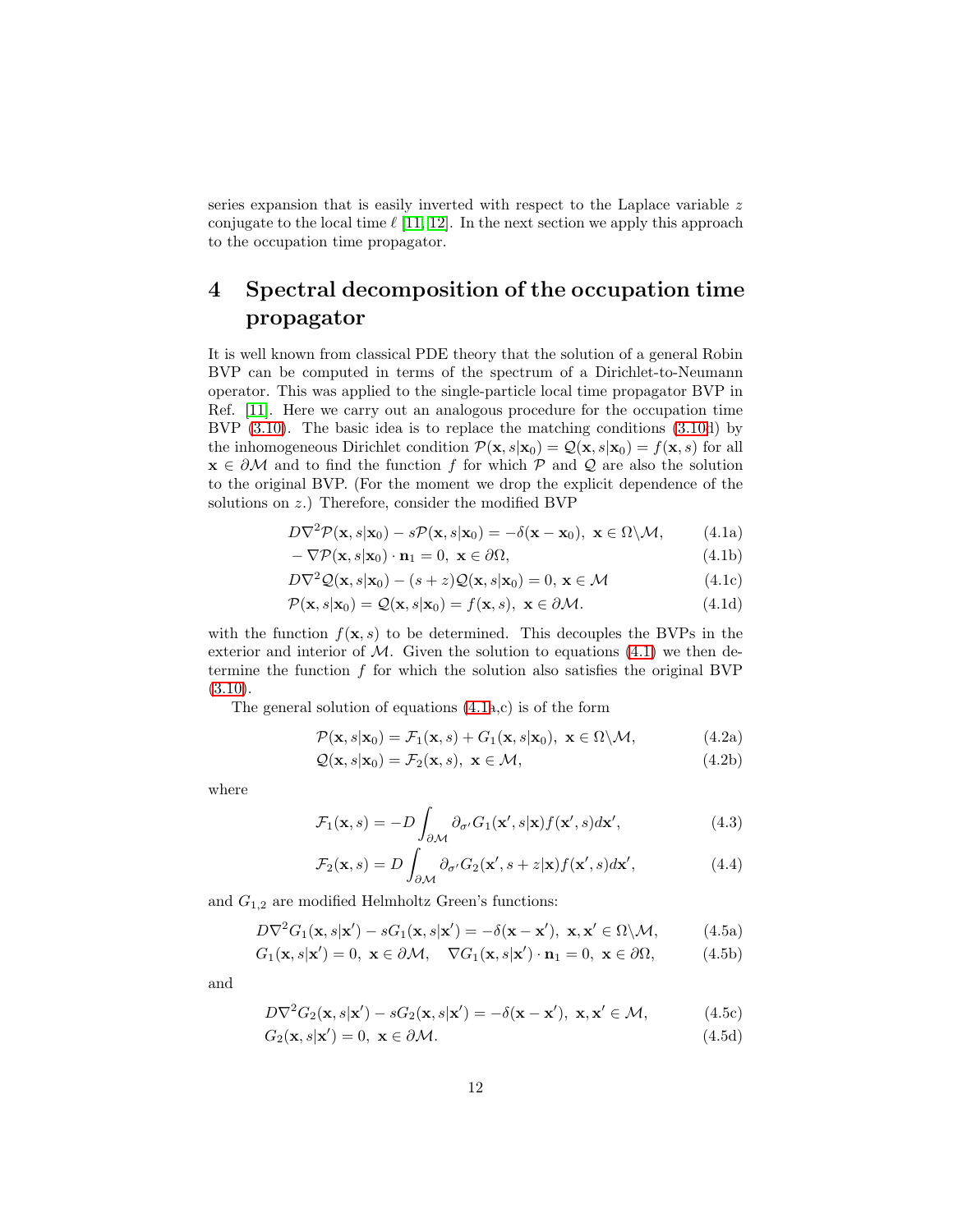The Green's functions have dimensions of  $[\text{time}]/[\text{Length}]^d$  The unknown function  $f$  is determined by substituting the solutions  $(4.2b)$  into equation  $(3.10b)$ :

$$
\mathbb{L}_s[f](\mathbf{x},s) + \partial_{\sigma} G_1(\mathbf{x},s|\mathbf{x}_0) = -\overline{\mathbb{L}}_{s+z}[f](\mathbf{x},s), \quad \mathbf{x} \in \partial \mathcal{M}, \tag{4.6}
$$

where  $\mathbb{L}_s$  and  $\overline{\mathbb{L}}_s$  are the Dirichlet-to-Neumann operators

<span id="page-12-3"></span><span id="page-12-0"></span>
$$
\mathbb{L}_s[f](\mathbf{x},s) = -D\partial_\sigma \int_{\partial \mathcal{M}} \partial_{\sigma'} G_1(\mathbf{x}',s|\mathbf{x}) f(\mathbf{x}',s) d\mathbf{x}',\tag{4.7a}
$$

$$
\overline{\mathbb{L}}_s[f](\mathbf{x},s) = -D\partial_\sigma \int_{\partial \mathcal{M}} \partial_{\sigma'} G_2(\mathbf{x}',s|\mathbf{x}) f(\mathbf{x}',s) d\mathbf{x}'. \tag{4.7b}
$$

acting on the space  $L_2(\partial \mathcal{M})$ . In the above equations we have set  $\partial_{\sigma} = \mathbf{n}_2 \cdot \nabla_{\mathbf{x}}$ and  $\partial_{\sigma'} = \mathbf{n}_2 \cdot \nabla_{\mathbf{x'}}$ .

When the surface  $\partial M$  is bounded, the Dirichlet-to-Neumann operators  $\mathbb{L}_s$ and  $\overline{\mathbb{L}}_s$  have discrete spectra. That is, there exist countable sets of eigenvalues  $\mu_n(s), \overline{\mu}_n(s)$  and eigenfunctions  $v_n(\mathbf{x}, s), \overline{v}_n(s)$  satisfying (for fixed s)

$$
\mathbb{L}_s v_n(\mathbf{x}, s) = \mu_n(s) v_n(\mathbf{x}, s), \quad \overline{\mathbb{L}}_s \overline{v}_n(\mathbf{x}, s) = \overline{\mu}_n(s) \overline{v}_n(\mathbf{x}, s).
$$
 (4.8)

It can be shown that the eigenvalues are non-negative and that the eigenfunctions form a complete orthonormal basis in  $L_2(\partial\Omega_2)$ . We can now solve equation  $(4.6)$  by introducing an eigenfunction expansion of f with respect to one of the operators. For concreteness, we take

<span id="page-12-1"></span>
$$
f(\mathbf{x}, s) = \sum_{m=0}^{\infty} f_m(s) v_m(\mathbf{x}, s).
$$
 (4.9)

Substituting equation [\(4.9\)](#page-12-1) into [\(4.6\)](#page-12-0) and taking the inner product with the adjoint eigenfunction  $v_n^*(\mathbf{x}, s)$  yields the following matrix equations for the coefficients  $f_m$ :

<span id="page-12-2"></span>
$$
\mu_n(s)f_n(s) = g_n(s) - \sum_{m \ge 1} H_{nm}(s+z)f_m(s),\tag{4.10}
$$

where

$$
g_n(s) = -\int_{\partial \mathcal{M}} v_n^*(\mathbf{x}, s) \partial_\sigma G_1(\mathbf{x}, s | \mathbf{x}_0) d\mathbf{x},\tag{4.11}
$$

$$
H_{nm}(s) = -D \int_{\partial \mathcal{M}} v_n^*(\mathbf{x}, s) \partial_\sigma \left\{ \int_{\partial \mathcal{M}} v_m(\mathbf{x}', s) \partial_{\sigma'} G_2(\mathbf{x}', s | \mathbf{x}) d\mathbf{x}' \right\} d\mathbf{x}.
$$
 (4.12)

The orthogonality condition

<span id="page-12-4"></span>
$$
\int_{\partial \mathcal{M}} v_n^*(\mathbf{x}, s) v_m(\mathbf{x}, s) d\mathbf{x} = \delta_{m,n}
$$
\n(4.13)

means that  $v_n^*$  and  $v_m$  can each be taken to have dimensions of  $\text{[Length]}^{-(d-1)/2}$ . It also follows that  $H_{nm}(s)$  has dimensions of inverse length.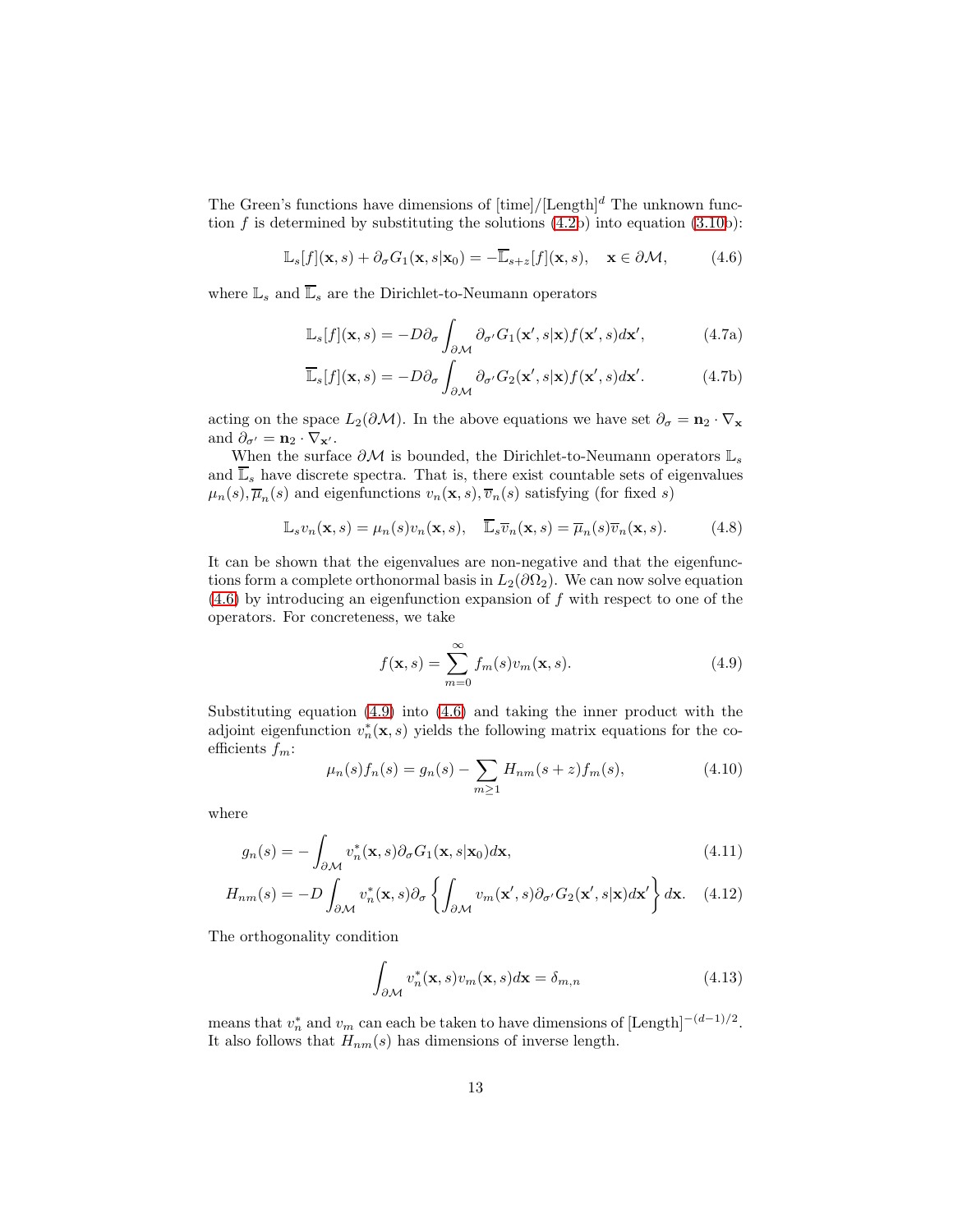Introducing the vectors  $f(s) = (f_n(s), n \ge 0)$  and  $g(s) = (g_n(s), n \ge 0)$ , we can formally write the solution of equation [\(4.10\)](#page-12-2) as

<span id="page-13-1"></span><span id="page-13-0"></span>
$$
\mathbf{f}(s) = [\mathbf{M}(s) + \mathbf{H}(s+z)]^{-1} \mathbf{g}(s),
$$
 (4.14)

where  $\mathbf{H}(s)$  is the matrix with elements  $H_{nm}(s)$  and  $\mathbf{M}(s) = \text{diag}(\mu_1(s), \mu_2(s) \ldots).$ Finally, substituting equation [\(4.14\)](#page-13-0) into equations [\(4.2\)](#page-11-1) gives

$$
\mathcal{P}(\mathbf{x}, z, s | \mathbf{x}_0) = G_1(\mathbf{x}, s | \mathbf{x}_0)
$$
\n
$$
+ \frac{1}{D} \sum_{n,m} \mathcal{V}_n(\mathbf{x}, s) \left[ \mathbf{M}(s) + \mathbf{H}(s+z) \right]_{nm}^{-1} \mathcal{V}_m^*(\mathbf{x}_0, s), \mathbf{x} \in \Omega \backslash \mathcal{M},
$$
\n
$$
\mathcal{Q}(\mathbf{x}, z, s | \mathbf{x}_0) = \frac{1}{D} \sum_{n,m} \widehat{\mathcal{V}}_n(\mathbf{x}, s + z) \left[ \mathbf{M}(s) + \mathbf{H}(s + z) \right]_{nm}^{-1} \mathcal{V}_m^*(\mathbf{x}_0, s), \mathbf{x} \in \mathcal{M},
$$
\n(4.15b)

<span id="page-13-3"></span>where

$$
\mathcal{V}_n(\mathbf{x}, s) = -D \int_{\partial \mathcal{M}} v_n(\mathbf{x}', s) \partial_{\sigma'} G_1(\mathbf{x}', s | \mathbf{x}) d\mathbf{x}', \qquad (4.16a)
$$

$$
\widehat{\mathcal{V}}_n(\mathbf{x},s) = D \int_{\partial \mathcal{M}} v_n(\mathbf{x}',s) \partial_{\sigma'} G_2(\mathbf{x}',s|\mathbf{x}) d\mathbf{x}'. \tag{4.16b}
$$

An analogous construction can be carried out for the local time BVP [\(3.6\)](#page-9-1) by decomposing the generalized propagator as [\[11\]](#page-24-6)

$$
\mathcal{P}(\mathbf{x}, z, s | \mathbf{x}_0) = G_1(\mathbf{x}, s | \mathbf{x}_0) + \mathcal{F}(\mathbf{x}, z, s | \mathbf{x}_0), \tag{4.17}
$$

with

$$
D\nabla^2 \mathcal{F}(\mathbf{x}, z, s | \mathbf{x}_0) - s\mathcal{F}(\mathbf{x}, z, s | \mathbf{x}_0) = 0, \ \mathbf{x} \in \Omega \setminus \mathcal{M},
$$
(4.18a)  

$$
\nabla \mathcal{F}(\mathbf{x}, z, s | \mathbf{x}_0) \cdot \mathbf{n}_2 + z\mathcal{F}(\mathbf{x}, z, s | \mathbf{x}_0) = -\nabla G_1(\mathbf{x}, s | \mathbf{x}_0) \cdot \mathbf{n}_2 \text{ for } \mathbf{x} \in \partial \mathcal{M},
$$
(4.18b)  

$$
D\nabla \mathcal{F}(\mathbf{x}, z, s | \mathbf{x}_0) \cdot \mathbf{n}_1 = 0 \text{ for } \mathbf{x} \in \partial \Omega.
$$
(4.18c)

Replacing the Robin condition by the Dirichlet condition  $\mathcal{F}(\mathbf{x}, z, s|\mathbf{x}_0) = f(\mathbf{x}, s)$ leads to the equation

$$
\mathbb{L}_s[f](\mathbf{x},s) + zf(\mathbf{x},s) = -\partial_\sigma G_1(\mathbf{x},s|\mathbf{x}_0),\tag{4.19}
$$

where  $\mathbb{L}_s$  is the Dirichlet-to-Neumann operator [\(4.7a](#page-12-3)). Again this can be solved by substituting for  $f$  using the eigenfunction expansion  $(4.9)$ , which yields the result

<span id="page-13-2"></span>
$$
\mathcal{P}(\mathbf{x}, z, s | \mathbf{x}_0) = G_1(\mathbf{x}, s | \mathbf{x}_0) + \frac{1}{D} \sum_{n=0}^{\infty} \frac{\mathcal{V}_n(\mathbf{x}, s) \mathcal{V}_n^*(\mathbf{x}_0, s)}{\mu_n(s) + z},
$$
(4.20)

Comparison of equations [\(4.15\)](#page-13-1) and [\(4.20\)](#page-13-2), establishes that the occupation time propagator is a much more complicated function of the Laplace variable z. This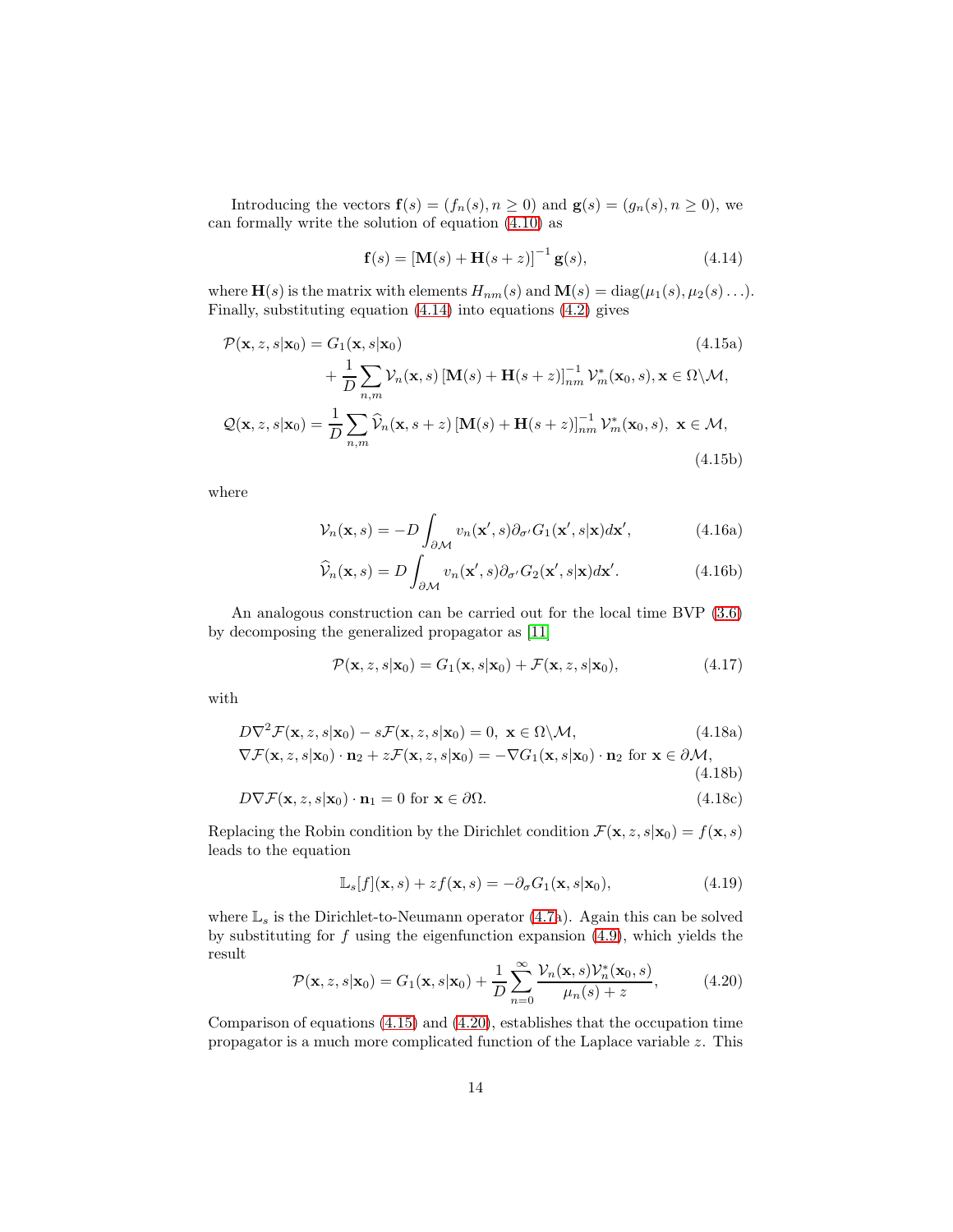means that, in general, the inverse Laplace transform has to be determined by computing a corresponding Bromwich integral. This, in turn, requires finding the roots of the characteristic equation  $det[\mathbf{M}(s) + \mathbf{H}(s + z)] = 0$  in order to identify the poles in the complex z-plane. (An analogous issue arises in solving a classical Robin BVP with a space-dependent reactivity  $\kappa(\mathbf{x})$ ,  $\mathbf{x} \in \partial \mathcal{M}$  [\[10\]](#page-24-5).) On the other hand, it is straightforward to obtain the inverse Laplace transform of equation [\(4.20\)](#page-13-2), assuming that we can invert term-by-term in the infinite sum. In particular [\[11\]](#page-24-6),

$$
\widetilde{P}(\mathbf{x}, \ell, s | \mathbf{x}_0) = G_1(\mathbf{x}, s | \mathbf{x}_0) \delta(\ell) + \frac{1}{D} \sum_{n=0}^{\infty} \mathcal{V}_n^*(\mathbf{x}_0, s) \mathcal{V}_n(\mathbf{x}, s) e^{-\mu_n(s)\ell}.
$$
 (4.21)

#### Partially absorbing sphere

One example where the spectral decompositions of the Dirichlet-to-Neumann operators  $\mathbb{L}_s$  and  $\overline{\mathbb{L}}_s$  are known exactly is a partially absorbing sphere. Let  $\Omega = \mathbb{R}^3$  and  $\mathcal{M} = {\mathbf{x} \in \mathbb{R}^3, 0 < |\mathbf{x}| < R}$  so that  $\partial \mathcal{M} = {\mathbf{x} \in \mathbb{R}^3, |\mathbf{x}| = R}}$ . (In the context of partially absorbing surfaces,  $\mathbb{L}_s$  is the relevant operator for diffusion exterior to the sphere, whereas  $\overline{\mathbb{L}}_s$  is the appropriate operator for diffusion within the sphere [\[10\]](#page-24-5).) The rotational symmetry of  $M$  means that if  $\mathbb{L}_s$  and  $\overline{\mathbb{L}}_s$  are expressed in spherical polar coordinates  $(r, \theta, \phi)$ , then the eigenfunctions are given by spherical harmonics, and are independent of the Laplace variable  $s$  and the radius  $r$ :

$$
v_{nm}(\theta,\phi) = \overline{v}_{nm}(\theta,\phi) = \frac{1}{R} Y_n^m(\theta,\phi), \quad n \ge 0, \ |m| \le n. \tag{4.22}
$$

From orthogonality, it follows that the adjoint eigenfunctions are

$$
v_{nm}^*(\theta, \phi) = \overline{v}_{nm}^*(\theta, \phi) = (-1)^m \frac{1}{R} Y_n^{-m}(\theta, \phi).
$$
 (4.23)

(Note that eigenfunctions are labeled by the pair of indices  $(nm)$ .) The corresponding eigenvalues are [\[10\]](#page-24-5)

$$
\mu_n(s) = -\alpha \frac{k'_n(\alpha(s)R)}{k_n(\alpha(s)R)}, \quad \overline{\mu}_n(s) = \alpha(s) \frac{i'_n(\alpha(s)R)}{i_n(\alpha(s)R)},
$$
\n(4.24)

where  $\alpha(s) = \sqrt{s/D}$ . Since the *n*th eigenvalue is independent of m, it has a multiplicity  $2n+1$ . It is also possible to compute the projections of the boundary fluxes in  $(4.16)$  by using appropriate series expansions of the corresponding Green's functions. For example, one finds that [\[11\]](#page-24-6)

$$
-D\partial_{\sigma}G_1(\mathbf{x}',s|\mathbf{x}) = \sum_{n=0}^{\infty} \frac{2n+1}{4\pi R^2} P_n(\mathbf{x}' \cdot \mathbf{x}/(rR)) \frac{k_n(\alpha(s)r)}{k_n(\alpha(s)R)}
$$
(4.25)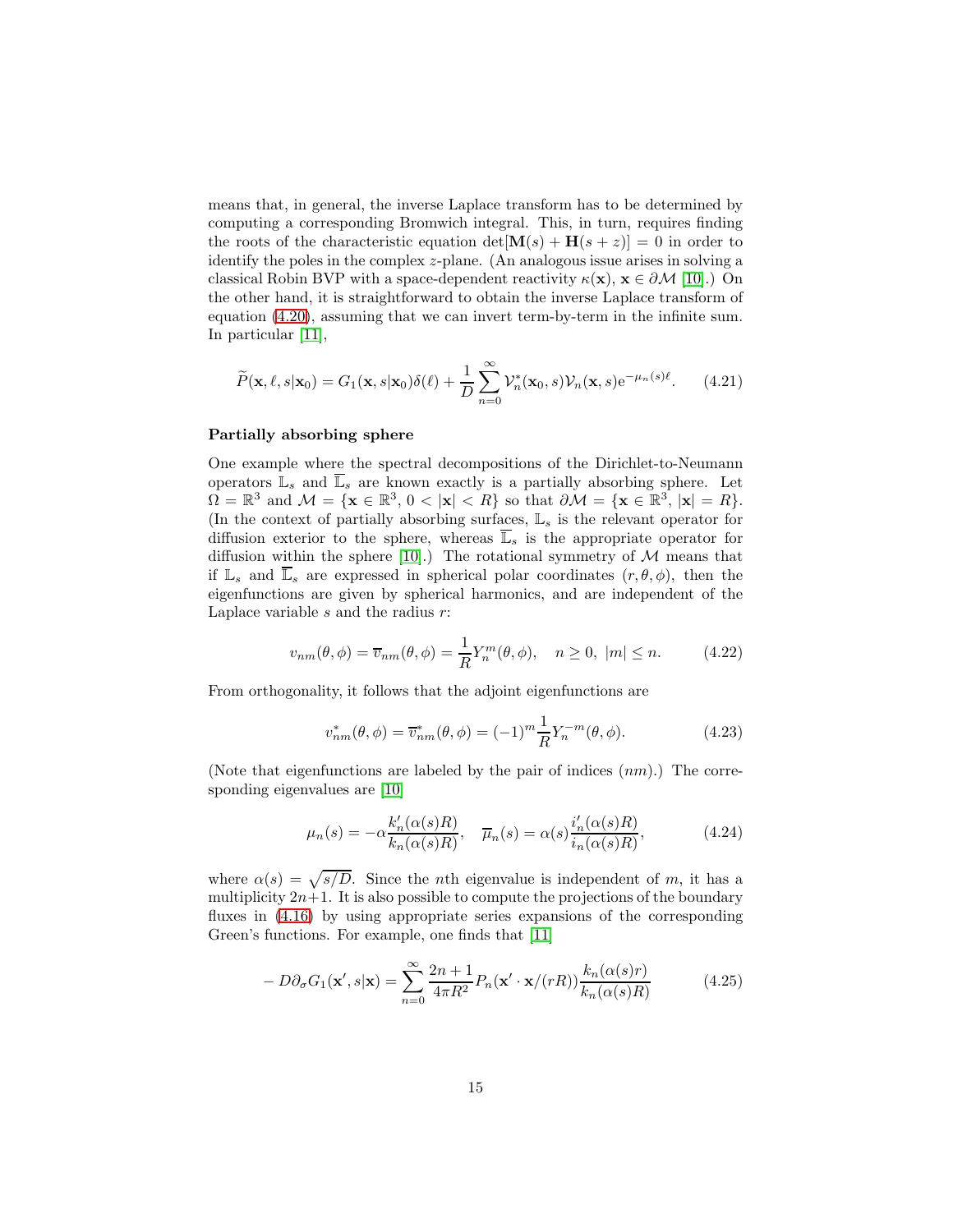with  $|\mathbf{x}'| = R$ ,  $|\mathbf{x}| = r > R$ , and  $P_n(x)$  a Legendre polynomial. Hence, using  $\partial_{\sigma'} = -\partial/\partial r'$ , we have

$$
\mathcal{V}_{nm}(\mathbf{x}, s) \equiv D \int_{|\mathbf{x}'|=R_1} v_{nm}(\theta', \phi') \frac{\partial}{\partial r'} G_1(\mathbf{x}', s | r, \theta, \phi) d\mathbf{x}'
$$

$$
= -v_{nm}(\theta, \phi) \frac{k_n(\alpha(s)r)}{k_n(\alpha(s)R)} \tag{4.26}
$$

with  $\mathbf{x} = (r, \theta, \phi)$  and  $r > R$ . Similarly, we have

$$
\widehat{\mathcal{V}}_{nm}(\mathbf{x}, s) \equiv -D \int_{|\mathbf{x}'|=R_1} v_{nm}(\theta', \phi') \frac{\partial}{\partial r'} G_2(\mathbf{x}', s | r, \theta, \phi) d\mathbf{x}'\n= -v_{nm}(\theta, \phi) \frac{i_n(\alpha(s)r)}{i_n(\alpha(s)R)}\n \tag{4.27}
$$

for  $\mathbf{x} = (r, \theta, \phi)$  and  $r < R$ . Finally, the matrix  $\mathbf{H}(s)$  in equation [\(4.12\)](#page-12-4) becomes

$$
H_{nm,n'm'}(s) = -D \int_{\partial \mathcal{M}} v_{nm}^*(\theta, \phi) \frac{\partial}{\partial r} \left\{ \int_{\partial \mathcal{M}} v_{n'm'}(\theta', \phi') \frac{\partial}{\partial r'} G_2(\mathbf{x}', s | \mathbf{x}) d\mathbf{x}' \right\} d\mathbf{x}
$$
  

$$
= \alpha(s) \frac{i'_{n'}(\alpha(s)R)}{i_{n'}(\alpha(s)R)} \left[ \int_{\partial \mathcal{M}} v_{nm}^*(\theta, \phi) v_{n'm'}(\theta, \phi) d\mathbf{x} \right]
$$
  

$$
= \overline{\mu}_n(s) \delta_{n,n'} \delta_{m,m'}.
$$
 (4.28)

That is, H is a diagonal matrix. Finally, from equation [\(4.15\)](#page-13-1) the generalized propagator within the sphere becomes

$$
\mathcal{Q}(\mathbf{x}, z, s | \mathbf{x}_0) = \frac{1}{D} \sum_{n,m} \sum_{n',m'} \widehat{\mathcal{V}}_{nm}(\mathbf{x}, s+z) \left[ \mathbf{M}(s) + \mathbf{H}(s+z) \right]_{nm,n'm'}^{-1} \mathcal{V}_{n'm'}^*(\mathbf{x}_0, s),
$$
\n(4.29)

$$
= \frac{1}{D} \sum_{n,m} v_{nm}(\theta,\phi) \frac{i_n(\alpha(s+z)r)}{i_n(\alpha(s+z)R)} \frac{1}{\mu_n(s) + \overline{\mu}_n(s+z)} \frac{k_n(\alpha(s)r_0)}{k_n(\alpha(s)R)} v_{nm}^*(\theta_0,\phi_0),
$$

where  $\mathbf{x} = (r, \theta, \phi)$  and  $\mathbf{x}_0 = (r_0, \theta_0, \phi_0)$  with  $r < R$  and  $r_0 > R$ . An analogous result holds for  $\mathcal{P}(\mathbf{x}, s|\mathbf{x}_0)$ .

We conclude that in the case of a sphere, one can obtain explicit expressions for the doubly Laplace-transformed propagator. However, in order to incorporate a non-exponential occupation-time distribution  $\Psi(a)$  for partial absorption, it is necessary to invert the Laplace transform with respect to  $z$ . In general, this would have to be implemented numerically. In the next section we consider a simpler example, where the inverse Laplace transform can be obtained analytically, and use this to explore how the survival probability and MFPT depend on the choice of distribution  $\Psi(a)$ .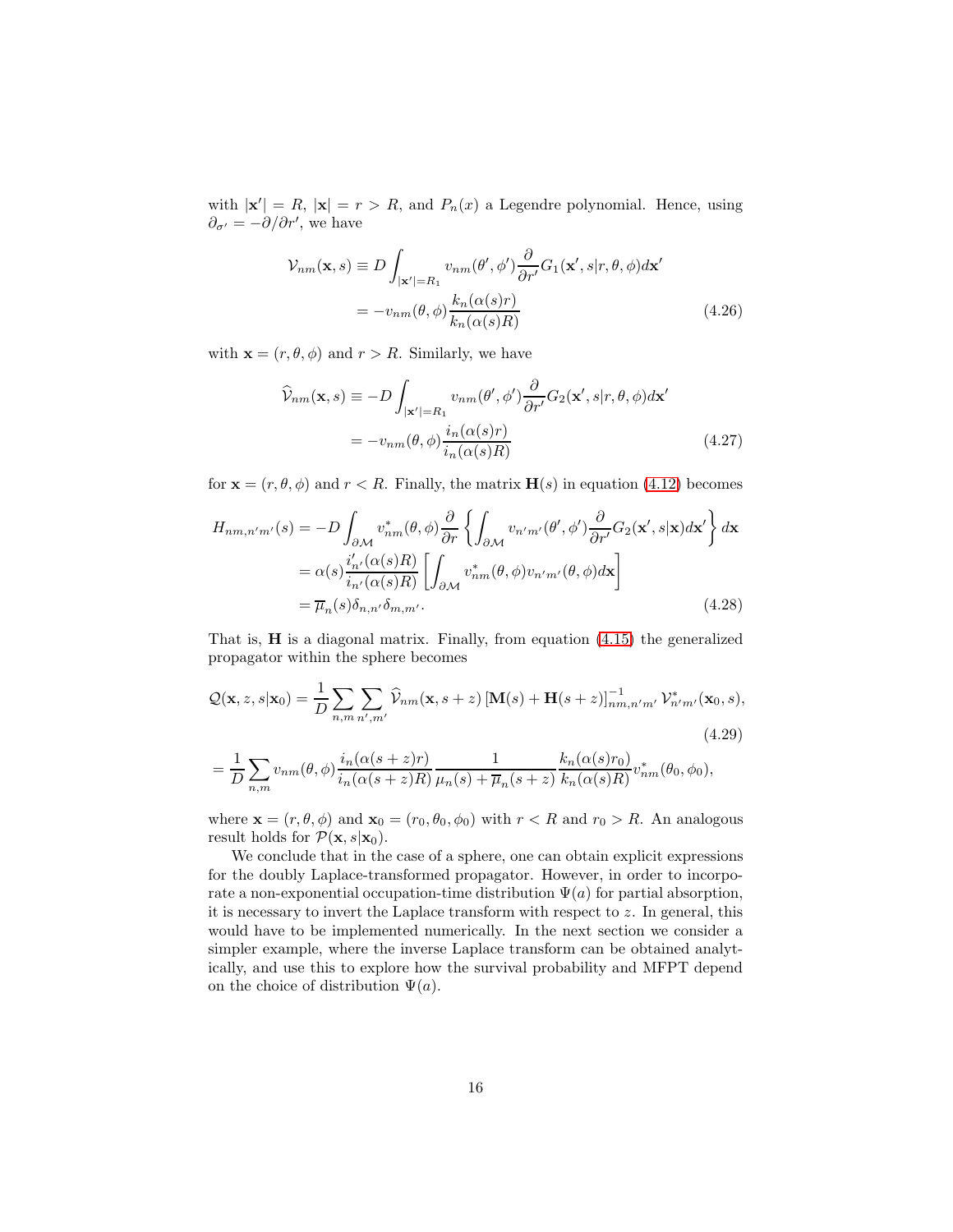# 5 Survival probability and MFPT for a partially absorbing interval

We now consider a one-dimensional  $(1D)$  configuration for which the Dirichletto-Neumann operators reduce to scalars, thus greatly simplifying the analysis of the occupation time BVP. Suppose that a particle diffuses in the interval  $\Omega = [-L', L]$  with a partially absorbing subinterval  $\mathcal{M} = [-L', 0]$ , see Fig. [3.](#page-17-0) It follows that  $\partial\Omega = \{-L', L\}$  and  $\partial\mathcal{M} = \{0\}$ . The 1D version of equations [\(3.10\)](#page-9-0) takes the form

<span id="page-16-0"></span>
$$
D\frac{\partial^2 \mathcal{P}(x, z, s|x_0)}{\partial x^2} - s\mathcal{P}(x, z, s|x_0) = -\delta(x - x_0), \ 0 < x < L,\tag{5.1a}
$$

$$
D\frac{\partial^2 \mathcal{Q}(x, z, s|x_0)}{\partial x^2} - (s+z)\mathcal{Q}(x, z, s|x_0) = 0, -L' < x < 0,\tag{5.1b}
$$

$$
\frac{\partial \mathcal{P}(x, z, s|x_0)}{\partial x} = 0, \ x = L, \quad \frac{\partial \mathcal{Q}(x, z, s|x_0)}{\partial x} = 0, \ x = -L'. \tag{5.1c}
$$

These are supplemented by the matching conditions

$$
\mathcal{P}(0, z, s|x_0) = \mathcal{Q}(0, z, s|x_0), \ \frac{\partial \mathcal{P}}{\partial x}(0, z, s|x_0) = \frac{\partial \mathcal{Q}}{\partial x}(0, z, s|x_0). \tag{5.1d}
$$

Note that this particular BVP for fixed z and  $L, L' \rightarrow \infty$  was previously considered within the context of so-called virtual traps [\[14\]](#page-24-9). The general solution of [\(5.1\)](#page-16-0) is

$$
\mathcal{P}(x, z, s | x_0) = A(z, s) \cosh \alpha(s) (L - x) + G_1(x, s | x_0), \ x \in [0, L] \tag{5.2a}
$$

$$
Q(x, z, s|x_0) = B(z, s) \cosh \alpha (s + z)(L' + x), \ x \in [-L', 0], \tag{5.2b}
$$

where  $\alpha(s) = \sqrt{s/D}$  and  $G_1$  is the 1D Green's function that satisfies equation  $(5.1a)$  $(5.1a)$  with a Dirichlet boundary condition at  $x = 0$  and a Neumann boundary condition at  $x = L$ :

$$
G_1(x, s|x_0) = \frac{H(x_0 - x)g(x, s)\hat{g}(x_0, s) + H(x - x_0)g(x_0, s)\hat{g}(x, s)}{\sqrt{sD}\cosh(\sqrt{s/D}L)},
$$
(5.3)

where  $H(x)$  is the Heaviside function and

<span id="page-16-1"></span>
$$
g(x, s) = \sinh \sqrt{s/Dx}
$$
, and  $\hat{g}(x, s) = \cosh \sqrt{s/D}(L - x)$ . (5.4)

The unknown coefficients  $A, B$  are determined from the matching conditions at  $x = 0$ , which reduce to

$$
A(z, s) \cosh \alpha(s) L = B(z, s) \cosh \alpha(s + z) L',
$$
\n
$$
-\alpha(s) A(z, s) \sinh \alpha(s) L = \alpha(s + z) B(z, s) \sinh \alpha(s + z) L' - \partial_x G_1(0, s | x_0).
$$
\n(5.5b)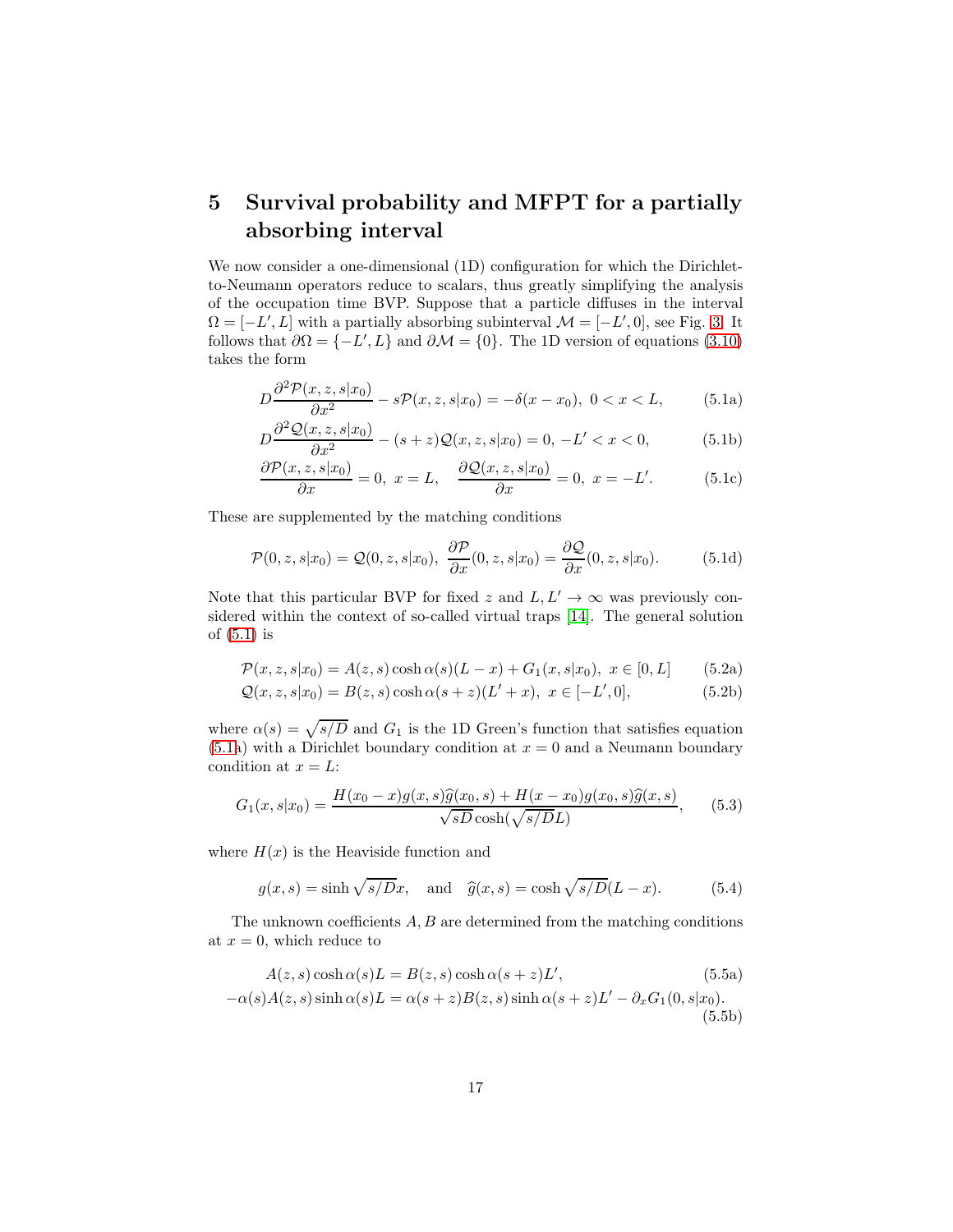

<span id="page-17-0"></span>Figure 3: Partially absorbing substrate in 1D with  $\mathcal{M} = [-L', 0]$  and  $\Omega \backslash \mathcal{M} =$  $[0, L].$ 

Substituting [\(5.5a](#page-16-1)) into [\(5.5b](#page-16-1)) gives

<span id="page-17-1"></span>
$$
\{\alpha(s)\tanh\alpha(s)L\cosh\alpha(s+z)L'+\alpha(s+z)\sinh\alpha(s+z)L'\}B(z,s)
$$
  
= 
$$
\frac{1}{D}\frac{\cosh\sqrt{s/D}(L-x_0)}{\cosh\sqrt{s/D}L}.
$$
 (5.6)

Note that equation [\(5.6\)](#page-17-1) could also be derived from the 1D version of equation [\(4.10\)](#page-12-2), with  $\partial M$  corresponding to the single point  $x = 0$  and  $\partial_{\sigma} = -\partial_x$  etc. In particular, since  $G_2(x, s|x_0)$  is the Dirichlet-Neumann Green's function on  $(-L', 0]$ , we find that

$$
\mathbb{L}_s[f](L,s) \equiv -Df(L,s) \partial_x \partial_{x'} G_1(x',s|x)|_{x=x'=0} = f(0,s) \sqrt{\frac{s}{D}} \tanh(\sqrt{s/D}L),\tag{5.7}
$$

and

$$
\overline{\mathbb{L}}_s[f](L,s) \equiv -Df(L,s) \partial_x \partial_{x'} G_2(x',s|x)|_{x=x'=0} = f(0,s) \sqrt{\frac{s}{D}} \tanh(\sqrt{s/D}L').
$$
\n(5.8)

We deduce that for 1D diffusion, the Dirichlet-to-Neumann operators reduce to scalars with corresponding eigenvalues  $\mu(s) = \alpha(s) \tanh(\alpha(s)L)$  and  $\overline{\mu}(s) =$  $\alpha(s)$  tanh $(\alpha(s)L')$ . In the specific case  $x_0 = 0$ , the solution has the particularly simple form

<span id="page-17-2"></span>
$$
\mathcal{P}(x, z, s|0) = \frac{1}{\Phi(z, s)D} \frac{\cosh \alpha(s)(L-x)}{\cosh \alpha(s)L}, \ x \in [0, L],
$$
\n(5.9a)

$$
\mathcal{Q}(x,z,s|0) = \frac{1}{\Phi(z,s)D} \frac{\cosh \alpha(s+z)(L'+x)}{\cosh \alpha(s+z)L'}, \ x \in [-L',0],\tag{5.9b}
$$

where

$$
\Phi(z,s) \equiv \alpha(s) \tanh[\alpha(s)L] + \alpha(s+z) \tanh[\alpha(s+z)L'].
$$
 (5.10)

For the sake of illustration, let us focus on the behavior of the solution at the interface  $x = 0$  between the non-absorbing and absorbing regions, and the survival probability. Setting  $x = x_0 = 0$  we have  $\mathcal{P}(0, z, s|0) = \mathcal{Q}(0, z, s|0) \equiv$  $C(z, s)$ , where

$$
C(z,s) = \frac{1}{\sqrt{D}} \frac{1}{\sqrt{s+z} \tanh(\sqrt{[s+z]/D}L') + \sqrt{s} \tanh(\sqrt{s/D}L)}.
$$
 (5.11)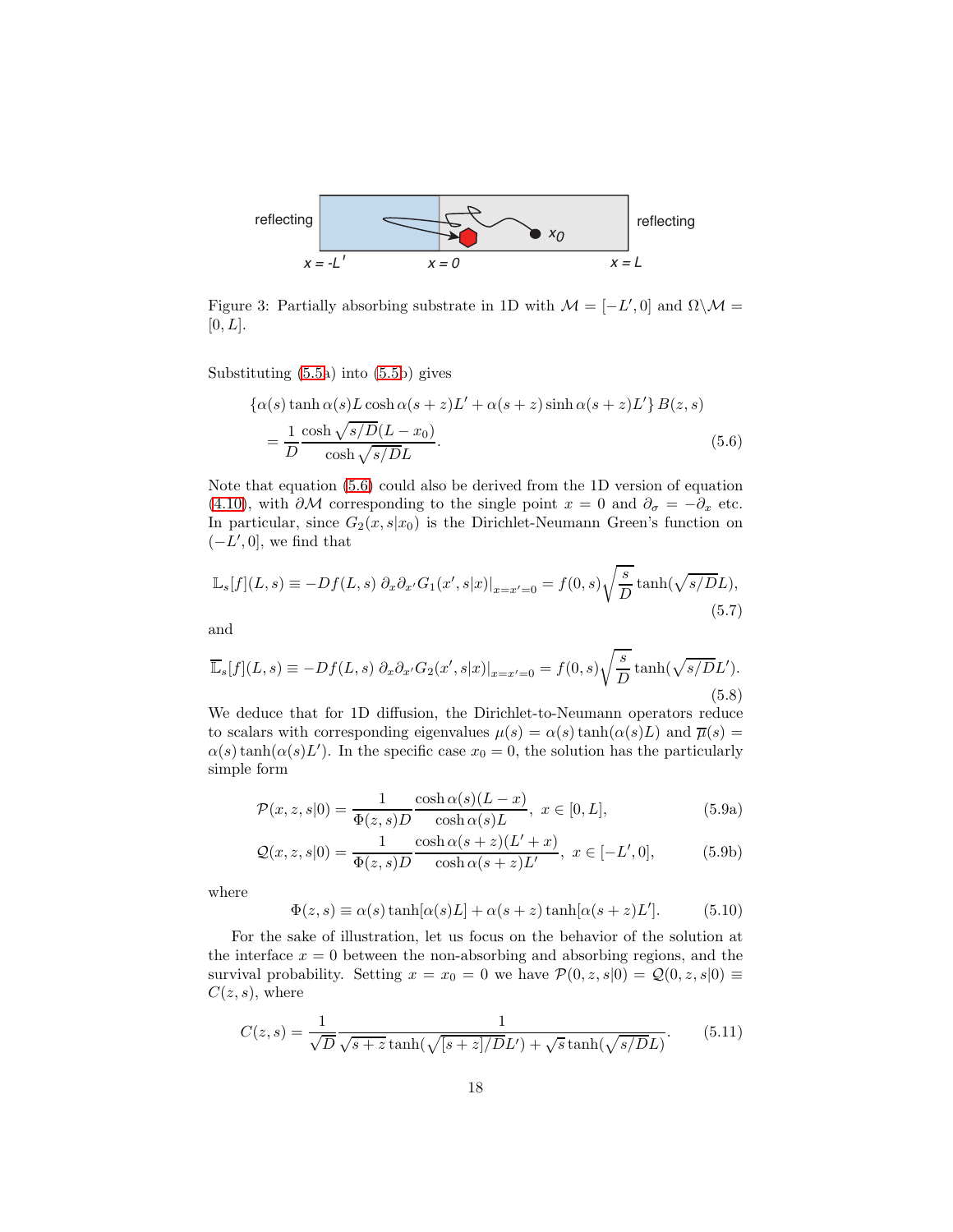The corresponding generalized survival probability is

$$
S(z,s) \equiv \int_{-L'}^{0} Q(x,z,s|0)dx + \int_{0}^{L} \mathcal{P}(x,z,s|0)dx
$$
  
= 
$$
\frac{1}{\Phi(z,s)D} \left( \frac{\tanh \alpha(s+z)L'}{\alpha(s+z)} + \frac{\tanh \alpha(s)L}{\alpha(s)} \right)
$$
  
= 
$$
\frac{1}{\sqrt{s(s+z)}} \frac{\sqrt{s \tanh(\sqrt{(s+z)/D}L') + \sqrt{s+z} \tanh(\sqrt{s/D}L)}}{\sqrt{s+z} \tanh(\sqrt{(s+z)/D}L') + \sqrt{s} \tanh(\sqrt{s/D}L)}.
$$
 (5.12)

In standard treatments of partial absorption [\[14\]](#page-24-9), one simply identifies  $C(\kappa_0, s)$ as the Laplace transformed probability density  $\tilde{p}(s)$  at the origin for a constant rate of absorption  $z = \kappa_0$  within the domain  $[-L', 0]$ . Similarly  $S(\kappa_0, s)$  is the Laplace transformed survival probability for a particle starting at  $x_0 = 0$ . It immediately follows from equations [\(2.21\)](#page-7-2) and [\(5.12\)](#page-18-0) that the corresponding MFPT for absorption is

<span id="page-18-0"></span>
$$
T(0) = \lim_{s \to 0} S(\kappa_0, s) = \frac{L \tanh(\sqrt{\kappa_0/D}L')}{\sqrt{\kappa_0 D}} + \frac{1}{\kappa_0}.
$$
 (5.13)

Note that  $T \to 0$  for a totally absorbing substrate  $(\kappa_0 \to \infty)$ , since the particle starts at the interface. The novel feature of the encounter-based formalism is that one can construct a more general model of absorption within  $\mathcal{M} =$  $(-\infty, 0]$  by inverting with respect to z and introducing a stopping occupation time distribution  $\Psi(a)$ . The details depend on whether or not L' is finite.

# 5.1 Unbounded partially absorbing substrate  $(L' \to \infty)$

In the limit  $L' \to \infty$  we have  $\tanh(\sqrt{(s+z)/D}L') \to 1$  and the z-dependence of the solutions [\(5.9\)](#page-17-2) simplifies greatly. The effects of absorption then depend on whether or not  $L$  is itself finite.

**Limit**  $L \to \infty$ . First, consider the limiting case  $L \to \infty$  with  $tanh(\sqrt{s/D}L) \to$ 1. Using standard Laplace transform tables, we can invert with respect to s or z:

$$
\widetilde{C}(z,t) = \frac{1}{2z\sqrt{\pi Dt^3}} \left(1 - e^{-zt}\right), \quad \widetilde{S}(z,t) = e^{-zt/2} I_0(zt/2). \tag{5.14}
$$

and

$$
\widetilde{C}(a,s) = \frac{e^{-sa}}{\sqrt{\pi a D}} - \sqrt{\frac{s}{D}} \text{erfc}(\sqrt{sa}), \quad \widetilde{S}(a,s) = \frac{e^{-sa}}{\sqrt{\pi sa}},\tag{5.15}
$$

where

$$
\operatorname{erfc}(x) = \frac{2}{\sqrt{\pi}} \int_x^{\infty} e^{-y^2} dy.
$$
 (5.16)

Moreover,

$$
C(a,t) = \frac{1}{2\sqrt{\pi Dt^3}} \left( H(a) - H(a-t) \right), \quad S(a,t) = \frac{1}{\pi\sqrt{a[t-a]}} H(t-a). \tag{5.17}
$$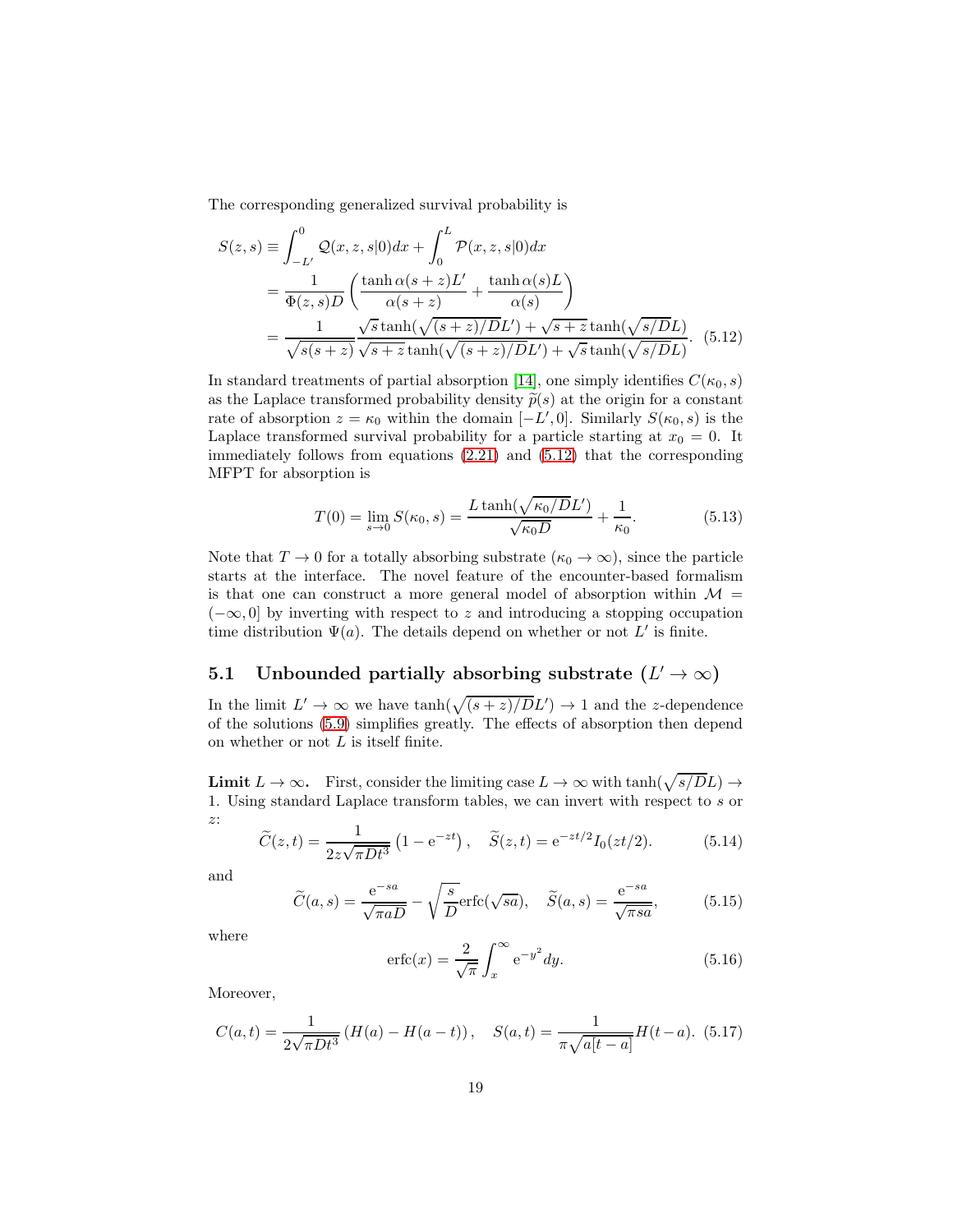For a constant rate of absorption  $z = \kappa_0$  (exponential distribution  $\Psi(a) =$  $e^{-\kappa_0 a}$ , we recover some of the results of Ref. [\[14\]](#page-24-9). For example, the density at the origin is  $p(t) = \widetilde{C}(\kappa_0, t)$ . Hence, at short times,  $t \ll 1/\kappa_0$ , the density is diffusion dominated with  $p(t) \sim (4\pi Dt)^{-1/2}$ , whereas at large times  $p(t) \sim t^{-3/2}$ . such that  $p(t) \to S(t)/\sqrt{D/\kappa_0}$ , where  $S(t)$  is the corresponding survival probability  $\widetilde{S}(\kappa_0,t)$ . On the other hand, for a non-exponential stopping occupation time distribution  $\Psi(a)$ , the marginal density at the origin becomes

$$
p(t) = \int_0^\infty \Psi(a)C(a,t)da = \frac{1}{2\sqrt{\pi Dt^3}} \int_t^\infty \Psi(a)da,\tag{5.18}
$$

and the survival probability is now

<span id="page-19-0"></span>
$$
S(t) = \int_0^\infty \Psi(a)S(a,t)da = \int_0^t \frac{\Psi(a)}{\pi\sqrt{a[t-a]}}da.
$$
 (5.19)

Since both the absorbing and non-absorbing intervals are unbounded, the MFPT is infinite.

**Finite** L. When L is finite, one has to invert the s-Laplace transforms using Bromwich integrals. However, the inverse z-Laplace transforms are more straightforward:

$$
\widetilde{C}(a,s) = \frac{e^{-sa}}{\sqrt{\pi a D}} - \sqrt{\frac{s}{D}} \tanh(\sqrt{s/D}L) e^{-s \text{sech}^2(\sqrt{s/D}L)} \text{erfc}(\sqrt{sa} \tanh(\sqrt{s/D}L)).
$$
\n(5.20)

and

$$
\widetilde{S}(a,s) = e^{-s \text{sech}^2(\sqrt{s/D}L)} \text{erfc}(\sqrt{sa} \tanh(\sqrt{s/D}L)) + \frac{\sqrt{D} \tanh(\sqrt{s/D})L}{\sqrt{s}} \widetilde{C}(a,s).
$$
\n(5.21)

Given a stopping occupation time distribution  $\Psi(a)$ , the corresponding MFPT is

$$
T(0) = \lim_{s \to 0} \int_0^\infty \Psi(a)\widetilde{S}(a,s)da = \int_0^\infty \Psi(a)\left[\frac{L}{\sqrt{\pi aD}} + 1\right]da.
$$
 (5.22)

Using integration by parts, we see that

$$
\int_0^\infty \Psi(a)da = [a\Psi(a)]_0^\infty - \int_0^\infty a\Psi'(a)da = \int_0^\infty a\psi(a)da = -\tilde{\psi}'(0).
$$

Hence, a necessary condition for the existence of  $T(0)$  is that  $\psi(a)$  has a finite first moment.

One non-exponential distribution that has finite moments is the gamma distribution:

$$
\psi_{\text{gam}}(a) = \frac{\gamma(\gamma a)^{\mu - 1} e^{-\gamma a}}{\Gamma(\mu)}, \quad \Psi(a) = \frac{\Gamma(\mu, \gamma a)}{\Gamma(\mu)}, \quad \mu > 0,
$$
\n(5.23)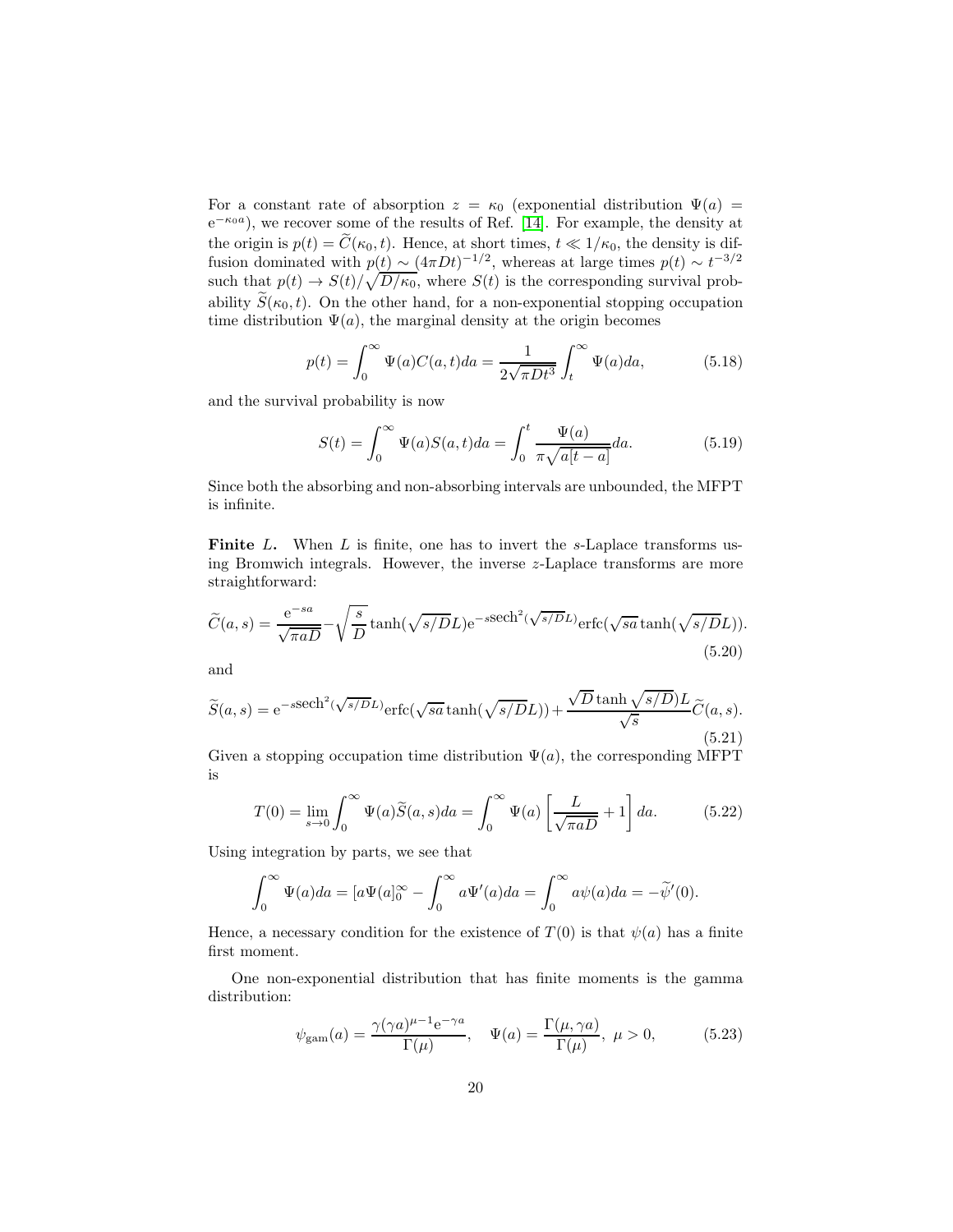

Figure 4: Plot of the survival probability  $S(t)$  of equation [\(5.19\)](#page-19-0) as a function of time t in the case of the gamma distribution. (a)  $\gamma = 1$ ; (b)  $\gamma = 0.1$ .

<span id="page-20-0"></span>

<span id="page-20-1"></span>Figure 5: MFPT  $T$  for the gamma distribution. (a) Plot of  $T$  as a function of  $\gamma$  for various values of  $\mu$ . The case  $\mu = 1$  corresponds to the exponential distribution (constant reactivity). (b) Corresponding plots of the slope  $dT/dL$ as a function of  $\mu$  for various values of  $\gamma$ .

where  $\Gamma(\mu)$  is the gamma function and  $\Gamma(\mu, z)$  is the upper incomplete gamma function:

$$
\Gamma(\mu) = \int_0^\infty e^{-t} t^{\mu-1} dt, \quad \Gamma(\mu, z) = \int_z^\infty e^{-t} t^{\mu-1} dt, \quad \mu > 0.
$$
 (5.24)

The corresponding Laplace transform is

$$
\widetilde{\psi}_{\text{gam}}(z) = \left(\frac{\gamma}{\gamma + z}\right)^{\mu}.\tag{5.25}
$$

Here  $\gamma$  determines the effective absorption rate so that the substrate M is non-absorbing in the limit  $\gamma \to 0$  and totally absorbing in the limit  $\gamma \to \infty$ . (In the latter case, if  $x_0 > 0$  then the particle is absorbed as soon as it reaches  $x = 0.$ ) If  $\mu = 1$  then  $\psi_{\text{gam}}$  reduces to the exponential distribution with constant reactivity  $\gamma$ , that is,  $\psi_{\text{gam}}(a)|_{\mu=1} = \gamma e^{-\gamma a}$ . The parameter  $\mu$  thus characterizes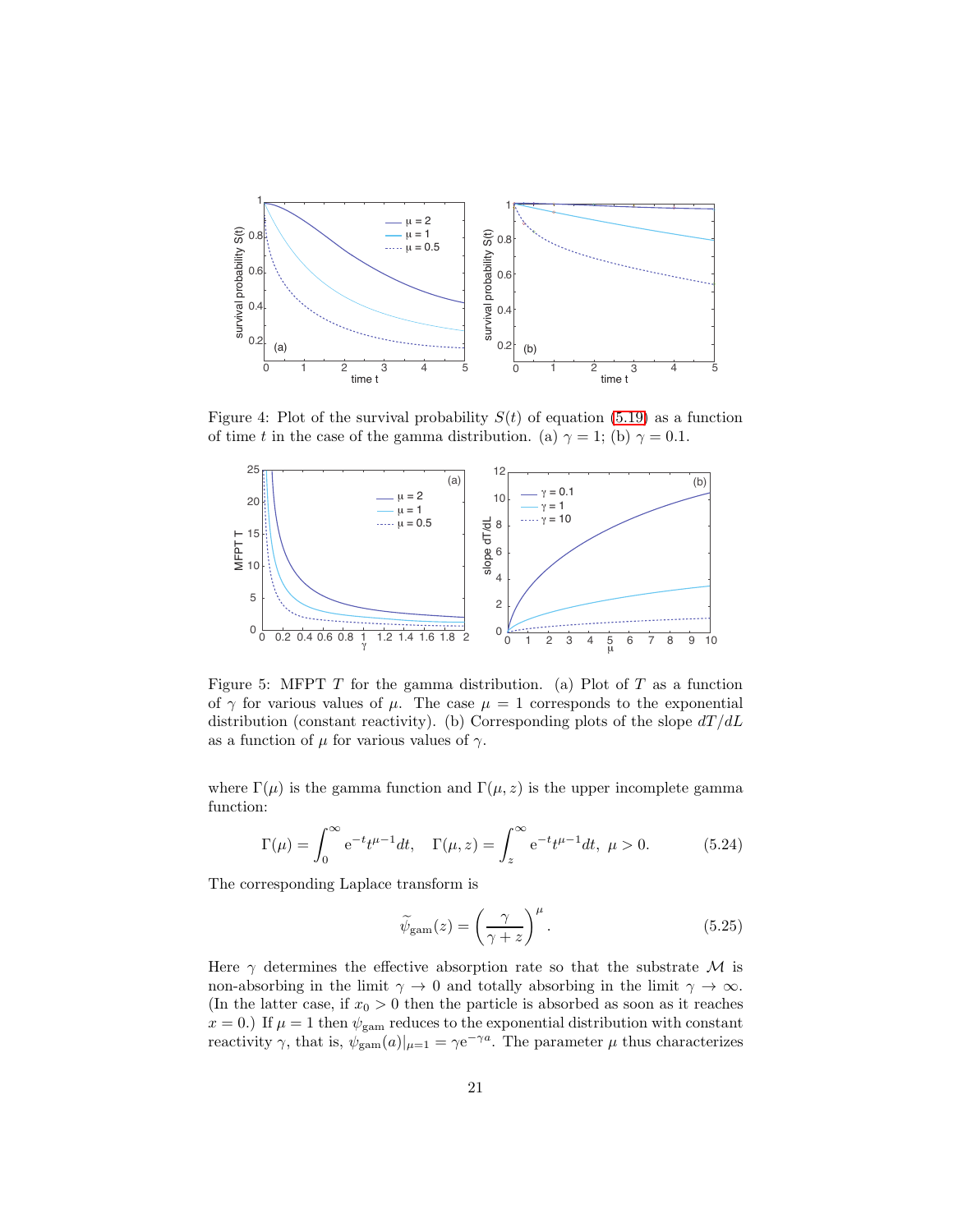the deviation of  $\psi_{\text{gam}}(a)$  from the exponential case. If  $\mu < 1$  ( $\mu > 1$ ) then  $\psi_{\text{gam}}(a)$  decreases more rapidly (slowly) as a function of the occupation time a. In Fig [4](#page-20-0) we plot the survival probability  $S(t)$  of equation [\(5.19\)](#page-19-0) as a a function of time for various parameter values of the gamma distribution. As expected, the survival probability at a given time t is larger for smaller  $\gamma$  or larger  $\mu$ . In Fig. [5\(](#page-20-1)a) we plot the corresponding MFPT  $T(0)$  as a function of  $\gamma$  for various values of  $\mu$ . It can be seen that as  $\gamma \to \infty$  all the curves converge to zero. This is a consequence of the fact that the domain  $\mathcal{M} = (-\infty, 0]$  is totally absorbing in this limit and  $x_0 = 0$ . Fig. [5\(](#page-20-1)b) shows that increasing  $\mu$  increases the sensitivity of the MFPT to variations in the length of the non-absorbing domain. This is a particularly significant effect when the rate of absorption  $\gamma$  is small.

# 5.2 Bounded partially absorbing substrate  $(L' < \infty)$

The z-dependence of the solutions  $(5.9)$  is more complicated when  $L'$  is finite. For the sake of illustration, let  $L \to \infty$  so that the solutions [\(5.9\)](#page-17-2) become (for  $x_0 = 0$ 

$$
\mathcal{P}(x,z,s|0) = \frac{\mathrm{e}^{-\alpha(s)x}}{\Phi(z,s)D}, \ x \ge 0,
$$
\n
$$
(5.26a)
$$

$$
Q(x, z, s|0) = \frac{1}{\Phi(z, s)D} \frac{\cosh \alpha (s + z)(L' + x)}{\cosh \alpha (s + z)L'}, \ x \in [-L', 0],
$$
 (5.26b)

where

<span id="page-21-1"></span>
$$
\Phi(z,s) \equiv \alpha(s) + \alpha(s+z) \tanh[\alpha(s+z)L'].
$$
\n(5.27)



<span id="page-21-0"></span>Figure 6: (a) Contour  $C$  for evaluating the Bromwich integral [\(5.28\)](#page-22-0). The function  $\mathcal{Q}(x, z, s|x_0)$  has a removable singularity at  $z = -s$ , and an infinite set of poles at  $z = z_n < -s$  for  $n \ge 1$  and  $R \to \infty$ . (b) Plot of the function  $\phi(z,s) \equiv \Phi(z,s)/\alpha(s)$  against z for various values of s. Inset shows curves in a neighborhood of  $z = 0$ . We have also set  $D = 1$  and  $L' = 1$  so that  $s_0 = 1$ .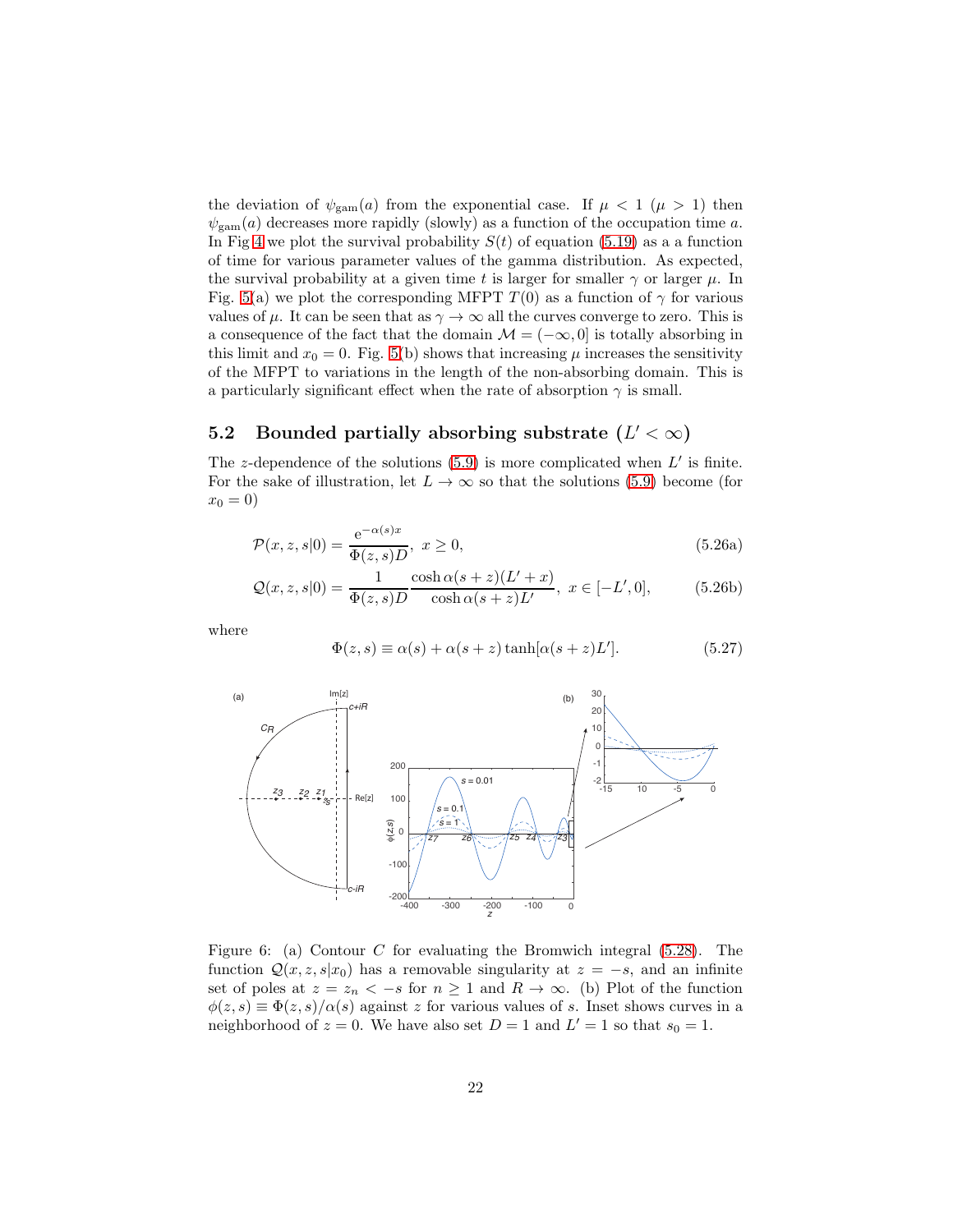In order to find the inverse Laplace transforms we now have use Bromwich integrals. For example, the inverse z-Laplace transform of  $\mathcal{Q}(x, z, s | 0)$  takes the form

<span id="page-22-0"></span>
$$
\widetilde{Q}(x, a, s|x_0) = \frac{1}{2\pi i} \int_{c-i\infty}^{c+i\infty} e^{za} \frac{1}{D\Phi(z, s)} \frac{\cosh \alpha (s+z)(L'+x)}{\cosh \alpha (s+z)L'} dz, \qquad (5.28)
$$

with  $c, c > 0$ , chosen so that the Bromwich contour is to the right of all singularities of  $\mathcal{Q}(x, z, s|x_0)$ . The Bromwich integral [\(5.28\)](#page-22-0) can be evaluated by closing the contour in the complex z-plane as illustrated in Fig.  $6(a)$ . The resulting contour encloses a countably infinite number of poles, which correspond to the zeros of the function  $\Phi(z, s)$ .<sup>[1](#page-22-1)</sup> Setting  $\Phi(z, s) = 0$  in equation [\(5.27\)](#page-21-1) and rearranging leads to the transcendental equation

<span id="page-22-2"></span>
$$
\tanh y = -\sqrt{\frac{s}{s_0}} \frac{1}{y}, \quad s_0 = \frac{D}{L^2}, \quad y = L'\sqrt{[s+z]/D}.
$$
 (5.29)

Clearly [\(5.29\)](#page-22-2) does not have any real solutions. However, there exists a countably infinite number of pure imaginary solutions  $y = i\omega_n$ ,  $n \ge 1$ , with  $\omega_n$  real such that

$$
\tan \omega_n = \sqrt{\frac{s}{s_0}} \frac{1}{\omega_n}.
$$
\n(5.30)

The corresponding zeroes in the z-plane are real and lie to the left of  $z = -s$ since  $\omega_n \neq 0$ :

$$
z_n = -s - s_0 \omega_n^2, \quad n \ge 1.
$$
 (5.31)

Example plots of the function  $\Phi(z, s)/\alpha(s)$  are shown in Fig. [6\(](#page-21-0)b). Since the roots are ordered on the negative real axis, there exists an integer  $N = N(s)$ such that  $\omega_n \gg \sqrt{s/s_0}$  for all  $n \geq N(s)$ . This implies that  $\tan \omega_n \approx 0$  or  $\omega_n \approx n\pi$  for all  $n \geq N(s)$ . In other words,

$$
z_n \approx -s - s_0 (n\pi)^2, \quad n \ge N(s). \tag{5.32}
$$

Moreover, in the small-s regime  $(s \ll s_0)$ , we have  $N(s) = O(1)$ .

Applying Cauchy's residue theorem to the Bromwich contour integral of Fig.  $6(a)$  $6(a)$ , and noting that the contribution from the semi-circle  $C_R$  vanishes in the limit  $R \to \infty$ , we have

<span id="page-22-3"></span>
$$
\widetilde{Q}(x,a,s|x_0) = \sum_{n\geq 1} \frac{1}{\Phi_n(s)} e^{-(s+s_0\omega_n^2)a} \frac{\cos[\omega_n(L'+x)/L']}{\cos\omega_n},\tag{5.33}
$$

We have used  $\alpha(z_n + s) = i\omega_n/L'$  and set

$$
\partial_z \Phi_\infty(z_n, r) = \frac{L'}{2D} \left( \frac{\tan \omega_n}{\omega_n} + \sec^2 \omega_n \right)
$$
  
= 
$$
\frac{L'}{2D} \left( 1 + \sqrt{\frac{r}{r_0}} \left[ 1 + \sqrt{\frac{r}{r_0}} \right] \frac{1}{\omega_n^2} \right),
$$
 (5.34)

<span id="page-22-1"></span><sup>&</sup>lt;sup>1</sup>The dependence of  $\mathcal{Q}(x, z, s|x_0)$  on  $\alpha(s + z) = \sqrt{[s + z]/D}$  suggests that there is also a branch point at  $z = -s$ . However,  $\cosh[\alpha(s + z)L']$  and  $\alpha(s + z)\sinh[\alpha(s + z)L']$  are even functions of  $\alpha(s + z)$ , so  $z = -s$  is a removable singularity and  $\mathcal{Q}(x, z, s|x_0)$  is single-valued.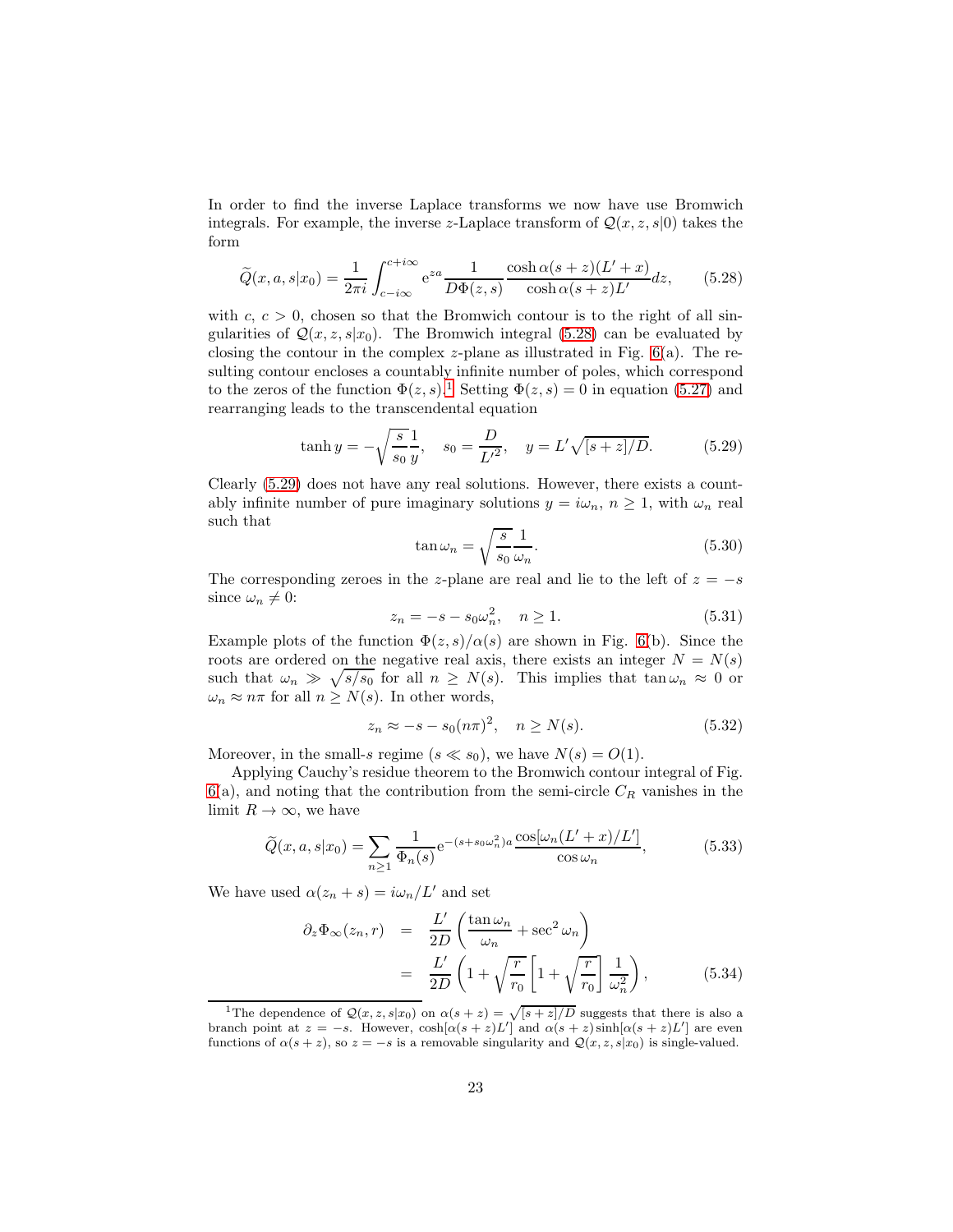Since  $\omega_n \approx n\pi$  and  $\Phi_n(s) \approx L'/2D$  for  $n \ge N(s)$ , it follows that for small s only the first few terms in the infinite sum of equation [\(5.33\)](#page-22-3) have to be computed numerically.

## 6 Conclusion

In this paper we showed how transform methods and the spectral theory of Dirichlet-to-Neumann operators can be used to solve a general class of BVPs arising from models of single-particle diffusion in partially absorbing media. In particular, we extended the encounter-based probabilistic framework for analyzing diffusion-mediated surface absorption [\[11,](#page-24-6) [12\]](#page-24-7) to the case of partially absorbing interiors. There are a number of applications in neurobiology where the latter play an important role. One example concerns the lateral diffusion of neurotransmitter receptors within the plasma membrane of a dendrite. A typical dendrite is studded with thousands of synaptic contacts, each of which corresponds to a local trapping region that binds receptors to scaffolding proteins, followed by internalization of the receptors via endocytosis [\[15,](#page-24-10) [16,](#page-24-11) [17\]](#page-24-12). The interior of a synapse thus acts as a partially-absorbing domain  $M$  within the dendritic membrane  $\Omega$ . A related example is the passive or active intracellular transport of a vesicle (particle) along the axon or dendrite of a neuron, with absorption within a trapping region corresponding to the transfer of the vesicle to a synapse within the surface membrane of the neuron [\[18\]](#page-24-13). (In the latter case, the synapse could also be treated as a 2D absorbing surface in a 3D model of a neuron.) Both of these examples motivate extending the analytical framework developed in this paper to investigate the competition for resources between multiple partially absorbing targets. As we have shown elsewhere [\[13\]](#page-24-8), it is relatively straightforward to extend the generalized propagator BVP of section 2 to multiple domains  $\mathcal{M}_j$ ,  $j = 1, \ldots, N$ , each with its own local absorption scheme. Now one has a set of occupation times  $a_j$  and a corresponding set of Laplace variables  $z_i$ . One of the mathematical challenges is to develop efficient analytical or numerical schemes for inverting the solution with respect to the  $N$ Laplace variables.

### <span id="page-23-0"></span>References

- [1] L`evy P. 1939 Sur certaines processus stochastiques homogenes. Compos. Math. 7, 283
- <span id="page-23-2"></span><span id="page-23-1"></span>[2] McKean HP. 1975 Brownian local time. Adv. Math. 15, 91-111
- [3] Freidlin M. 1985 Functional Integration and Partial Differential Equations Annals of Mathematics Studies (Princeton University Press, Princeton New Jersey)
- <span id="page-23-3"></span>[4] Majumdar SN. 2005 Brownian functionals in physics and computer science. Curr. Sci. 89, 2076